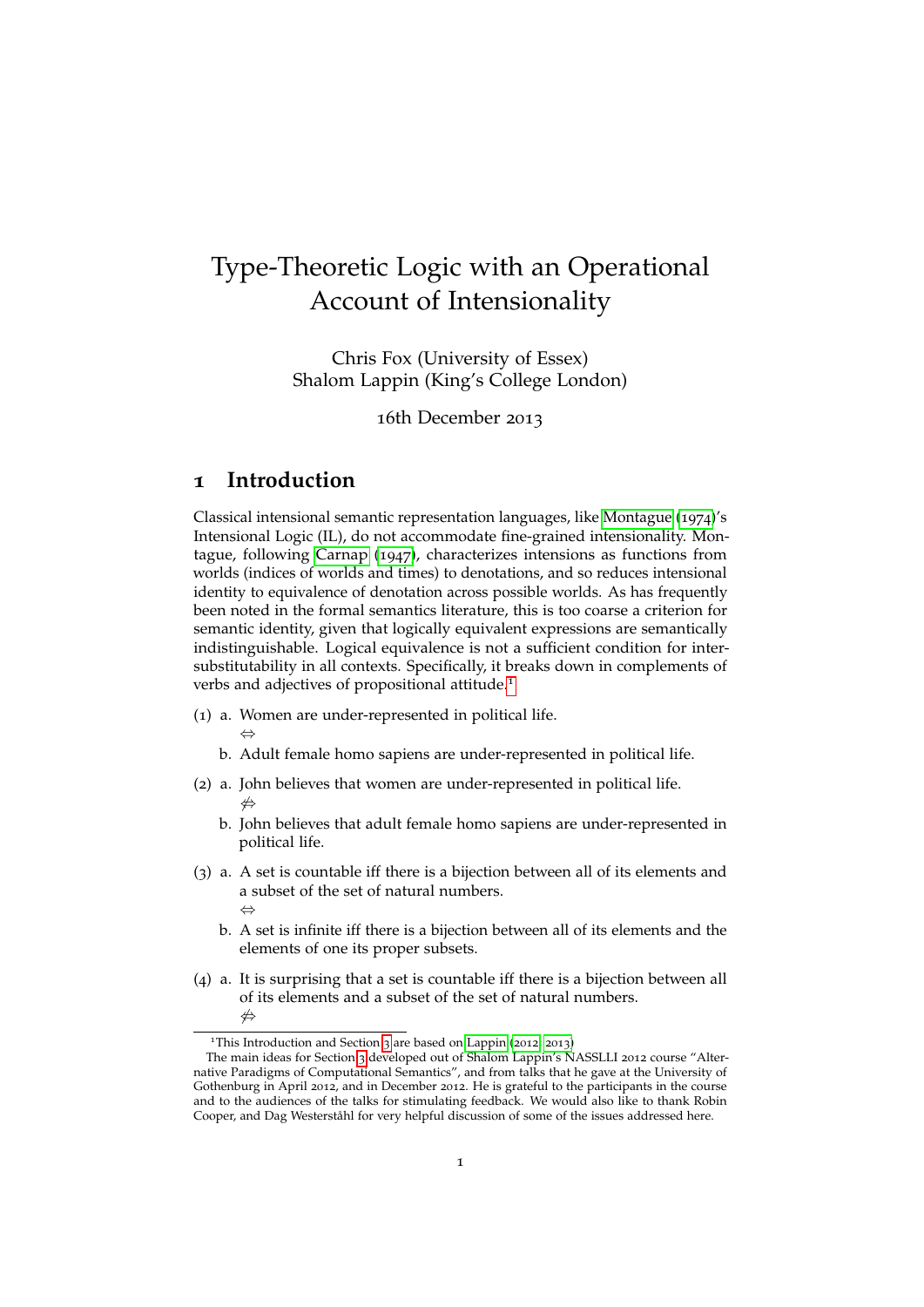b. It is surprising that a set is infinite iff there is a bijection between all of its elements and the elements of one its proper subsets.

To avoid this difficulty, a fine-grained theory of intensionality must be able to distinguish between provable equivalence and intensional identity. Such a theory is generally described as *hyperintensional*.

[Fox & Lappin](#page-19-1) ([2005](#page-19-1); [2010](#page-19-2)) propose Property Theory with Curry Typing (PTCT) as an alternative framework for intensional semantic representation. As originally formalised, PTCT is essentially a first-order system that consists of three components: (i) an untyped  $\lambda$ -calculus, which generates the language of terms, (ii) a rich Curry-style typing system for assigning types to terms, (iii) and a first-order language of well-formed formulas for reasoning about the truth of propositional terms, where these are term representations of propositions. A tableaux proof theory constrains the interpretation of each component of this federated representation language, and it relates the expressions of the different components. Restrictions on each component prevent semantic paradoxes. A model theory allows us to prove the soundness and completeness of the proof theory.

As we shall see later, PTCT uses two notions of equality: intensional identity and extensional equivalence. Two terms can be provably equivalent by the proof theory, but not identical. In this case, they remain intensionally distinct.

In the original presentation of PTCT, the intensions of the representation language are encoded as terms in the untyped *λ*-calculus. Identity of PTCT terms is governed by the *α*, *β*, and *η* rules of the *λ*-calculus. But in addition to this, the terms of the untyped *λ*-calculus can be interpreted as encoding computable functions. This offers a clue as to how we might provide an intuitively appealing characterisation of intensionality in PTCT.

In Section [2](#page-1-0) we give a presentation of PTCT. This is a revised formulation of the theory that abstracts away from some of the details of the original presentation. This version offers a more elegant account that avoids the need to use separate notations for intensions and wffs. Rather than having an essentially uninterpreted inscriptional notion of intensionality, in Section [3](#page-13-0) we go on to characterise the difference between intensions and extensions in terms of the distinction between the operational and the denotational interpretations of computable functions.

### <span id="page-1-0"></span>**2 PTCT in TPL**

We first reprise the details of PTCT. Rather than repeat the original presentation, we characterise the syntax and the logical behaviour of the system within the framework of Type Predicate Logic (TPL, [Turner,](#page-20-3) [2008](#page-20-3); [2009](#page-20-4)). This allows us to give a more abstract specification of the theory. One key change is that we are no longer obliged to give explicit encodings of the intensional logic within the *λ*-calculus. Intensions and extensions now have a uniform presentation. In effect, it is possible to analyse the truth conditional behaviour of any expression of the appropriate type. Moreover, any expression will have an intensional interpretation if it occurs in an intensional context, and not just if it is expressed as a *λ*-term.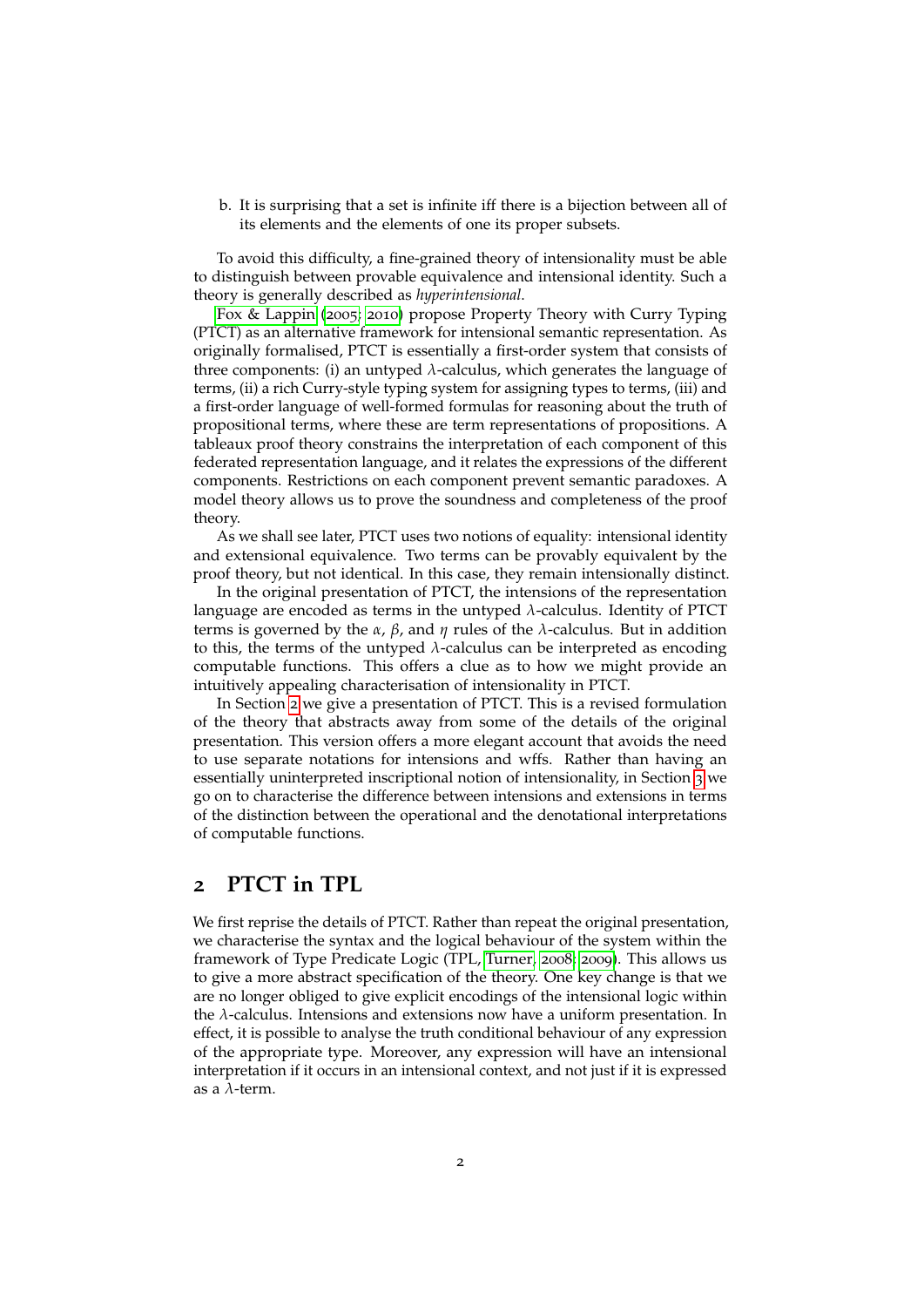#### **2.1 PTCT — Property Theory with Curry Typing**

Property Theory with Curry Typing (PTCT) is a logic that supports finegrained intensionality and a rich system of types, including polymorphic types. While being expressive, it is restricted to first-order power. To avoid logical paradoxes, PTCT only allows type membership constraints to appear for quantified variables and statements of equality and identity. In addition, there is no universal type, and type quantification itself is predicative in nature. This balance between expressivity and formal power appears appropriate for an analysis of natural language semantics.<sup>[2](#page-2-0)</sup>

PTCT can be thought of as an amalgam of existing first order Property Theory, such as [Turner](#page-20-5) ([1992](#page-20-5))'s axiomatisation of Frege Structures [\(Aczel,](#page-19-3) [1980](#page-19-3)), and Curry typing [\(Curry & Feys,](#page-19-4) [1958](#page-19-4)). Turner's Property Theory (PT) provides an axiomatic account of a logic with fine-grained intensionality, where the intensional identity is distinct from the extensional truth conditions of propositions, or the membership of properties. PT allows for compositional analysis within the logic by incorporating the untyped  $\lambda$ -calculus. This gives rise to potential problems with logical paradoxes of self-application. In the case of PT, these are avoided by restricting the class of terms that count as propositions.

For the purposes of natural language semantics, we need a notion of type. But, we require more flexible types than those offered by Simple Type Theory or Higher Order Logic. If we wish to account for a variety of semantic properties without resorting to various *ad hoc* type-shifting mechanisms, then we have to take a different approach. To this end, we adopt Curry-typing (CT). Among other things, this allows us to have genuine polymorphic types, as well as separation subtyping and other dependent types. Such types can be used in the analysis of anaphora and ellipsis. But we still need to be careful to avoid paradoxes and impredicativity.

PTCT gives us an appropriately expressive logic for natural language semantics, which is effectively constrained to the formal power of a many-sorted first-order language [Fox & Lappin](#page-19-1) ([2005](#page-19-1); [2010](#page-19-2)). In the original presentation of PTCT we used tableau proof rules operating on expressions in a formal language defined by a conventional BNF grammar. In that account, PTCT has three parts, an essentially first-order language of well-formed formulae (wffs), a language of types, and a language of terms consisting of the untyped *λ*-calculus. The intensional expressions of PTCT are then given an explicit interpretation as terms in the untyped *λ*-calculus. The language of wffs allows us to formulate rules corresponding to Curry-typing and truth conditions for intensional terms.[3](#page-2-1)

Here we formulate PTCT within the framework of Typed Predicate Logic (TPL, [Turner,](#page-20-3) [2008](#page-20-3); [2009](#page-20-4)) We are using TPL as a meta-theory in which we express the behaviour of PTCT through sequent rules. By adopting this approach, we formulate well-formedness rules for intensional propositions, and their extensional truth conditions, in TPL. We avoid the need for distinct languages for intensional representations and the extensional logic of wffs.[4](#page-2-2)

<span id="page-2-1"></span><span id="page-2-0"></span><sup>2</sup>See [Fox & Lappin](#page-19-1) ([2005](#page-19-1), Chapter 5) for discussion of the paradoxes.

<sup>3</sup>As we shall see, the interpretation of intensionality with the untyped *<sup>λ</sup>*-calculus is consistent with an operational interpretation of intensionality.

<span id="page-2-2"></span><sup>4</sup>Among other things, this formalisation of PTCT shows how the presentation of the theory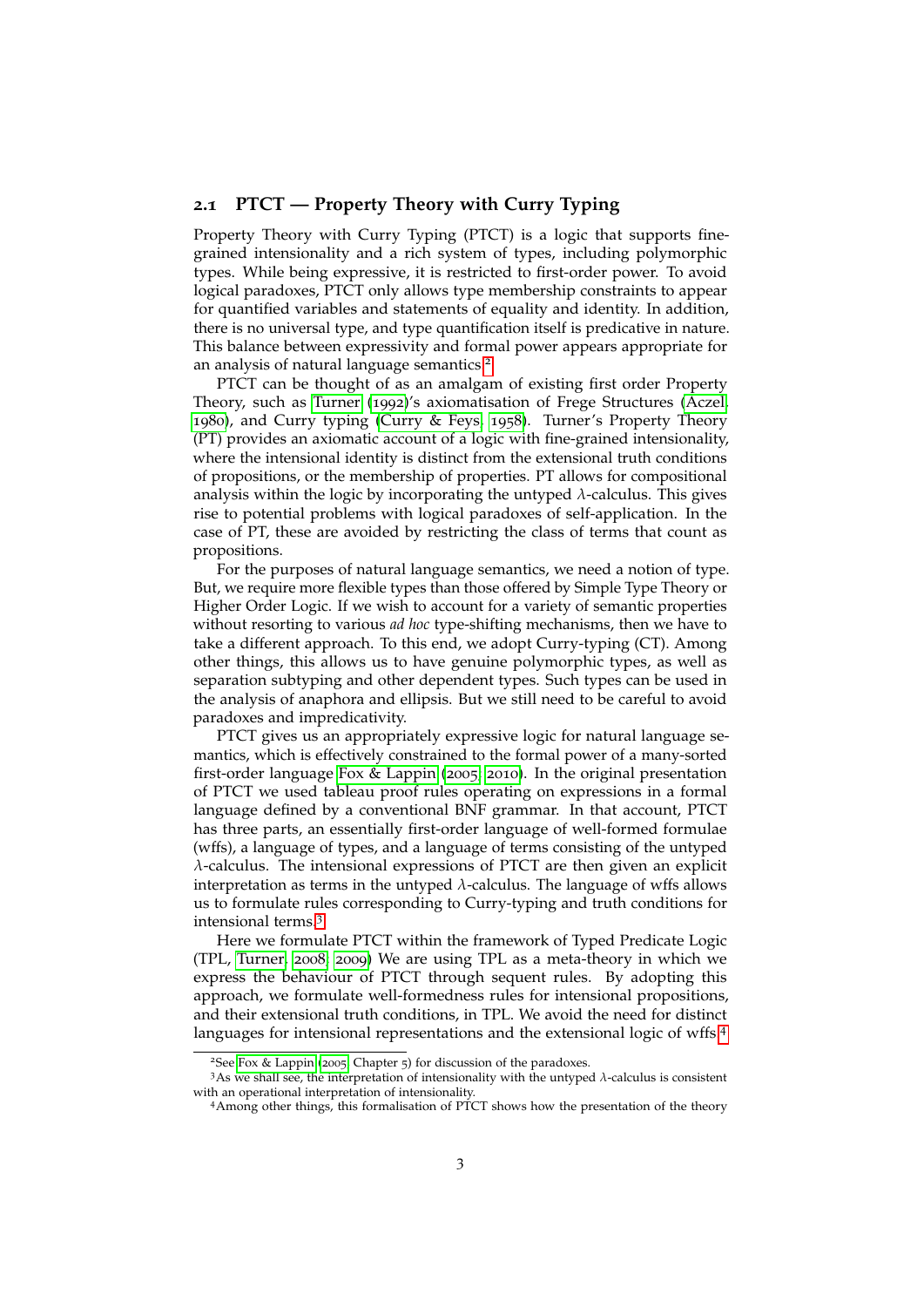Rules concerning truth only apply to those expressions for which they are defined. As the rules need not apply to propositional arguments (such as arguments of intensional relations), we obtain fine-grained intensionality by default. In effect, all of our logical expressions correspond to the intensional propositions of the original presentations of PTCT. As in this version there is no overt language of wffs, we are free to adopt the usual syntax for logical expressions for our intensional propositions.<sup>[5](#page-3-0)</sup> Where the original account had  $T^{\mu}$ <sup> $\eta$ </sup> representing the truth conditions for an intensional proposition *p*, we now have the more direct "*p* True".

### **2.2 TPL — Typed Predicate Logic**

In TPL, theories are expressed in terms of judgements and rules that govern these judgements. $6$  This includes judgements of grammaticality and of truth.

| $T$ Type $T$ is a type                                                        |
|-------------------------------------------------------------------------------|
| $t: T \t{is of type } T$                                                      |
| $t$ Prop $t$ is a proposition                                                 |
| <i>t</i> True $t$ is true (a true proposition), also written as just <i>t</i> |

Therefore, the syntax and the logic of a theory are specified within the same formal framework.

Rules concerning these judgements are expressed in terms of deductions over sequents of the form

 $\Gamma \vdash \Phi$ 

where  $\Gamma$  is the context, and  $\Phi$  is a judgement that follows in the context. The use of contexts Γ simplifies the presentation of rules that involve discharged assumptions.

A typical sequent rule will have the form

$$
\frac{\Gamma_1 \vdash \Phi_1 \quad \Gamma_2 \vdash \Phi_2 \quad \dots \quad \Gamma_n \vdash \Phi_n}{\Gamma \vdash \Phi}
$$

where  $\Gamma_i \vdash \Phi_i$  are the premises and  $\Gamma \vdash \Phi$  is the conclusion. In the case of rules concerning syntax, the concluding judgement Φ will typically be of the form *p* Prop, or *t* : *T*. The rules governing logical behaviour will typically involve truth and be of the form *p* True. Such judgements will often be abbreviated to just "*p*". A contextualised judgement of truth,  $\Gamma \vdash p$  True, will be written as  $\mu$ <sup>"</sup> $\Gamma \vdash p$ ".

When the context is the same for all premises and the conclusion, we elide the context "Γ $\vdash$ ", and write rules in the form

$$
\frac{\Phi_1 \quad \Phi_2 \quad \dots \quad \Phi_n}{\Phi}
$$

Axioms of a theory are judgements that have no assumptions. These are written in the form

$$
\Gamma \vdash \Phi
$$

need not be bound to an explicit interpretation of intensional terms as *λ*-terms in the logic.

<span id="page-3-0"></span><sup>5</sup> In the original presentation, the language of wffs was expressed in conventional logical syntax. The language of intensions then had to be distinguished from this.

<span id="page-3-1"></span><sup>6</sup>Elsewhere, "Typed Predicate Logic" is sometimes used to refer to constructive theories such as Martin-Löf  $(1984)^{'}s$  $(1984)^{'}s$  $(1984)^{'}s$  Type Theory (MLTT). This is not the use intended here.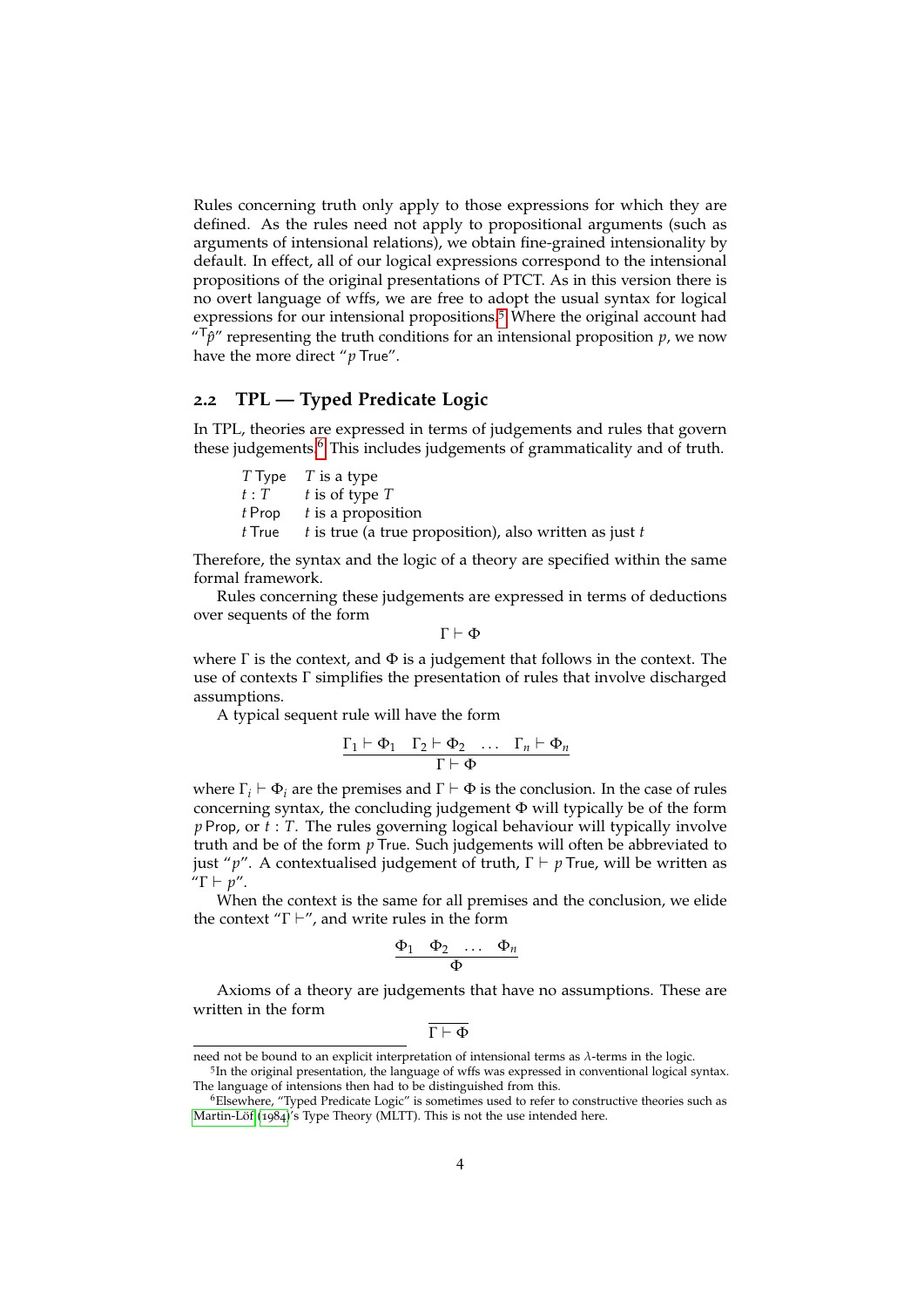or simply

TPL is, then, a meta-theory that offers the resources for expressing theories in a succinct and uniform manner. All aspects of a theory's behaviour, including its syntax, can be expressed as sequent rules in TPL. We can illustrate the essential principles of formulating a theory in TPL using rules for classical conjunction and negation as examples.

Φ

Formation rules are used to specify the grammar of a theory. For example, we can give the formation rules for conjunction and negation in a propositional logic as follows.

$$
\frac{\Gamma \vdash s \,\mathsf{Prop} \quad \Gamma \vdash t \,\mathsf{Prop}}{\Gamma \vdash (s \land t) \,\mathsf{Prop}} \ \, F \land \quad \frac{\Gamma \vdash t \,\mathsf{Prop}}{\Gamma \vdash \neg \, t \,\mathsf{Prop}} \ \, F \neg
$$

Rules governing the "logical" behaviour of such expressions can be given in terms of judgements of truth. These are formulated with constraints that ensure they only apply to the appropriate kinds of entities. We can exemplify this with introduction and elimination rules for conjunction and negation of propositions.

$$
\frac{\Gamma \vdash s \text{ Prop } \Gamma \vdash t \text{ Prop } \Gamma \vdash s \quad \Gamma \vdash t}{\Gamma \vdash s \land t} + \land \frac{\Gamma \vdash s \text{ Prop } \Gamma, s \vdash \bot}{\Gamma \vdash \neg s} + \neg
$$
\n
$$
\frac{\Gamma \vdash s \text{ Prop } \Gamma \vdash \text{Prop } \Gamma \vdash s \land t}{\Gamma \vdash s} - \land \frac{\Gamma \vdash s \text{Prop } \Gamma, \neg s \vdash \bot}{\Gamma \vdash s} - \neg
$$

TPL also allows us to define various type systems. As an example, we can present a version of Simple Type Theory [\(Church,](#page-19-5) [1940](#page-19-5)), with entities *e*, propositions  $p$ , and functions  $\langle S, T \rangle$  from *S* to *T*.

$$
\frac{\Gamma \vdash e \text{ Type}}{\Gamma \vdash \langle S, T \rangle \text{ Type}} \frac{\Gamma \vdash p \text{ Type}}{\Gamma \vdash \langle S, T \rangle \text{ Type}} \frac{\Gamma \vdash f : \langle S, T \rangle \quad \Gamma \vdash a : S}{\Gamma \vdash fa : T} \text{ app}
$$

The uniform analysis allowed by TPL is particularly helpful in the case of PTCT, where the theory was previously formulated as a federation of languages (the *λ*-calculus, a first-order language of wffs, and a language of types). In TPL we give a single collection of formation rules that express all parts of the syntax of PTCT. The truth conditional behaviour of the system is also stated through TPL sequent rules. This obviates the need for distinct languages, and for different notations to encode intensions and extensions.

Before presenting the details of the formalisation of PTCT in TPL, we first make an observation about grammatical independence in TPL. For some systems formulated in TPL, the rules concerning grammar-related judgements (including *t* : *T* and *t* Prop) are independent of logical judgements of truth. In such cases the context  $\Gamma$  can be considered as having a proper part concerned only with judgements of grammatical correctness. That part of the context, and the rules governing syntactic judgements, are, then, independent of the rules and judgements concerning the logical behaviour of the system. In general the syntactic and logical behaviour of a system need not be independent of each other. So, for example, we can formulate a theory with a strong notion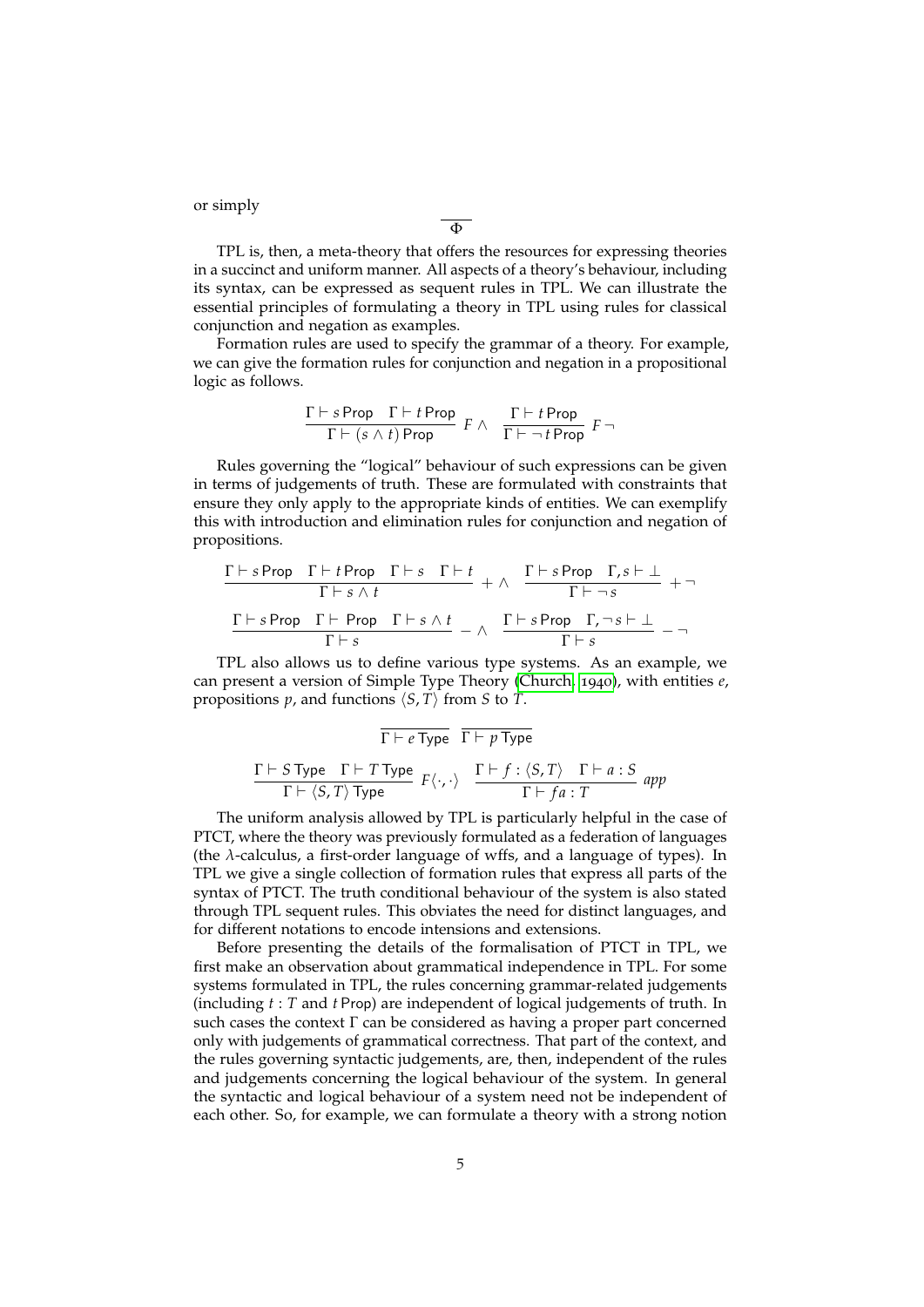of implication ( $a \rightarrow^+ b$ ), which forms a proposition ( $a \rightarrow^+ b$  Prop) if the antecedent is a proposition (*a* Prop), if the consequent is a proposition (*b* Prop), and the antecedent is true (*a* True).

$$
\frac{\Gamma \vdash a \, \mathsf{Prop} \quad \Gamma, a \, \mathsf{True} \vdash b \, \mathsf{Prop}}{\Gamma \vdash (a \rightarrow^+ b) \, \mathsf{Prop}}
$$

The syntactic judgements of such a theory then depend upon a logical judgement of truth. The syntax of PTCT is independent of its logical behaviour. We could partition the context into its logical and syntactic parts, but in this presentation we will keep things simple by adopting a uniform context Γ.

#### **2.3 PTCT in TPL**

We give the rules that define the core grammar of PTCT, starting with housekeeping structural rules, followed by conditions that govern the "syntax" of PTCT, and then the specification of a well-formed PTCT expression.

These rules involve the types  $\pi, \Lambda, \tau, \sigma$ . Essentially  $\pi$  corresponds to the type of PTCT-expressible propositions. This is a smaller class than the propositions characterised by TPL's Prop (which can include propositions about PTCT propositions).[7](#page-5-0)

The type  $\Lambda$  plays the role of a universal type for PTCT, but it is not expressible within PTCT. This restriction is necessary to avoid the introduction of paradoxes [\(Fox & Lappin,](#page-19-1) [2005](#page-19-1), Chapter 5). In effect, Λ corresponds to the untyped *λ*-calculus in the original presentation of PTCT. The identity criteria for Λ determine the conditions of intensional identity for PTCT. We use the identity criteria of the untyped *λ*-calculus, but other criteria could, in principle, be adopted.

The type  $\tau$  characterises those types that can be used within PTCT ("object" types), which exclude the universal type, and those things that are meta-level propositions about PTCT. The type  $\sigma$  is a smaller class of such types which are "safe" to quantify over in PTCT polymorphic types without producing impredicative types.

After giving the formation rules that characterise the grammar of PTCT, we define the logical character of the system, starting with the relevant structural rules, and then providing rules that constrain truth judgements about the language.

It is important to realise that while we may make judgements about the truth of a PTCT expression, and although we use conventional logical notation, a PTCT expression is not to be identified with its truth conditions. Distinct PTCT propositions may share the same truth conditions. This gives us finegrained intensionality (hyperintensionality). The details are elaborated in Section [2](#page-9-0).3.3, where distinct notions of intensional identity and extensional equivalence are formalised. The intensionality of PTCT is then illustrated with the example in Section [2](#page-11-0).3.5.

For completeness, here we will reformulate all of PTCT within TPL, giving rise to a system that is equivalent to that given by [Fox & Lappin](#page-19-1) ([2005](#page-19-1), Chapter 5).

<span id="page-5-0"></span><sup>7</sup> In earlier presentations of PTCT [\(Fox & Lappin,](#page-19-1) [2005](#page-19-1); [2010](#page-19-2)) we used Prop to represent the type corresponding to PTCT propositions. Here, Prop has already been invoked to represent a judgement in TPL. For this reason, we use  $\pi$  for the type of PTCT propositions.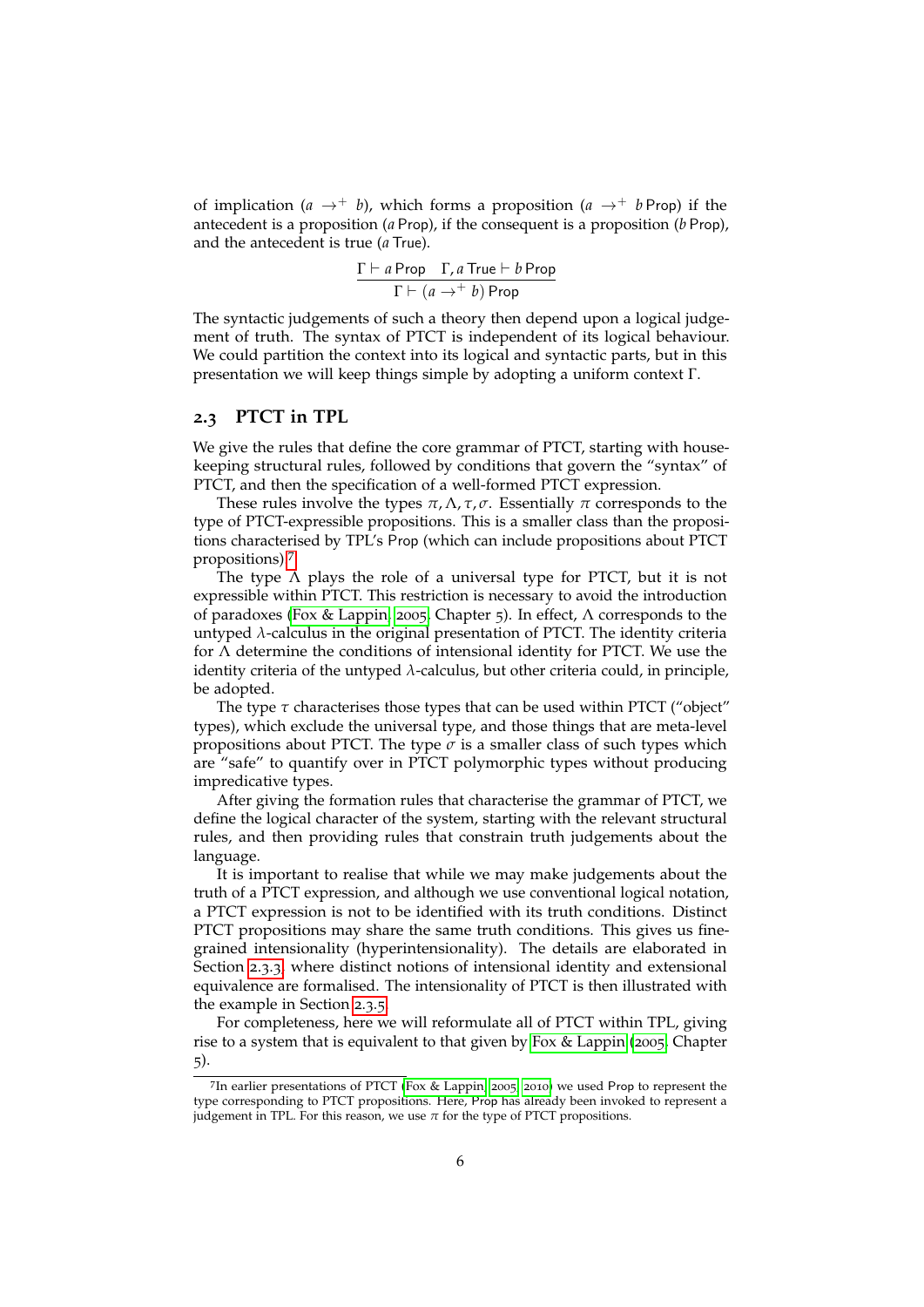#### **2.3.1 PTCT — The Language**

We begin with rules for the syntax of PTCT. Some of the complexity of these rules is required in order to avoid logical paradoxes, while maximising the expressive power of the language within a relatively weak logic. We also introduce explicit type polymorphism (Section [2](#page-10-0).3.4). To this end, the types are stratified into those that are expressible within PTCT, and the smaller class of types over which we may quantify in the rules for polymorphic types.

**Structural Rules** We assume the usual house-keeping rules of assumption, thinning, and substitution for judgements involving type membership.<sup>[8](#page-6-0)</sup> The assumption rule allows us to infer that a type judgement follows from a context in which that judgement is assumed. The thinning rule embodies the idea that existing judgements continue to hold when such an assumption is added. The substitution rules governs the use of variables, and substitution of specific values for variables.

$$
\frac{\Gamma \vdash T \text{ Type}}{\Gamma, x : T \vdash x : T} \text{ Ass } \frac{\Gamma \vdash T \text{ Type } \Gamma \vdash \Phi}{\Gamma, x : T \vdash \Phi} \text{ Thin}
$$
\n
$$
\frac{\Gamma, x : T \vdash \Phi[x] \quad \Gamma \vdash t : T}{\Gamma \vdash \Phi[x/t]} \text{ Sub}
$$

In these rules, Φ stands for any judgement of the theory. The structural rules are required in order for us to be able to manipulate sequents in an appropriate way when performing deductions in the theory. They are stated for completeness, and they do not form a distinctive part of PTCT.

**Simply Stratified Types** We have the types *B* for basic individuals, *τ* for the types that can appear in PTCT (which include *B*), and *σ* for the types that can be quantified over in PTCT (which are included in *τ*). The type *π* is the type of PTCT expressible propositions. The type  $\pi$  is included in  $\sigma$ , allowing us to formulate PTCT propositions that involve quantification over PTCT propositions.<sup>[9](#page-6-1)</sup> We can declare these types axiomatically.

$$
\overline{B \text{ Type }} \quad \overline{\sigma \text{ Type }} \quad \overline{\tau \text{ Type }} \quad \overline{\Lambda \text{ Type }} \quad \overline{\pi \text{ Type }}
$$

The type *B* corresponds to the basic individuals. *τ* corresponds to types of terms in Λ that can appear in the object language. That is, elements of *τ* are types, and the elements of those types are in Λ. Furthermore, *τ* types are closed under function-type formation. If two types *S*, *T* can appear in the object language of PTCT, then so can the function type  $T \Rightarrow S$ .

In essence, PTCT has a simple stratification of types to avoid paradoxes and impredicativity, and remain weak. The type  $\Lambda$  characterises the "untyped"

<span id="page-6-0"></span><sup>&</sup>lt;sup>8</sup>Here the sequents can involve just that part of the context  $\Gamma$  that concerns type judgements. This could be made explicit if we wished to demonstrate that particular syntactic judgements are independent of their logical behaviour.

<span id="page-6-1"></span><sup>9</sup>The logical paradoxes of self-application are avoided because of the typed equality/identity relation, typed quantification, and the absence of a universal type and "free-floating" type judgements within the language of PTCT propositions. There are other ways the hierarchy of types could be formulated. For example, we could characterise Λ as a type of types which includes *τ*. That is, if *T* : *τ*, then *T* : Λ.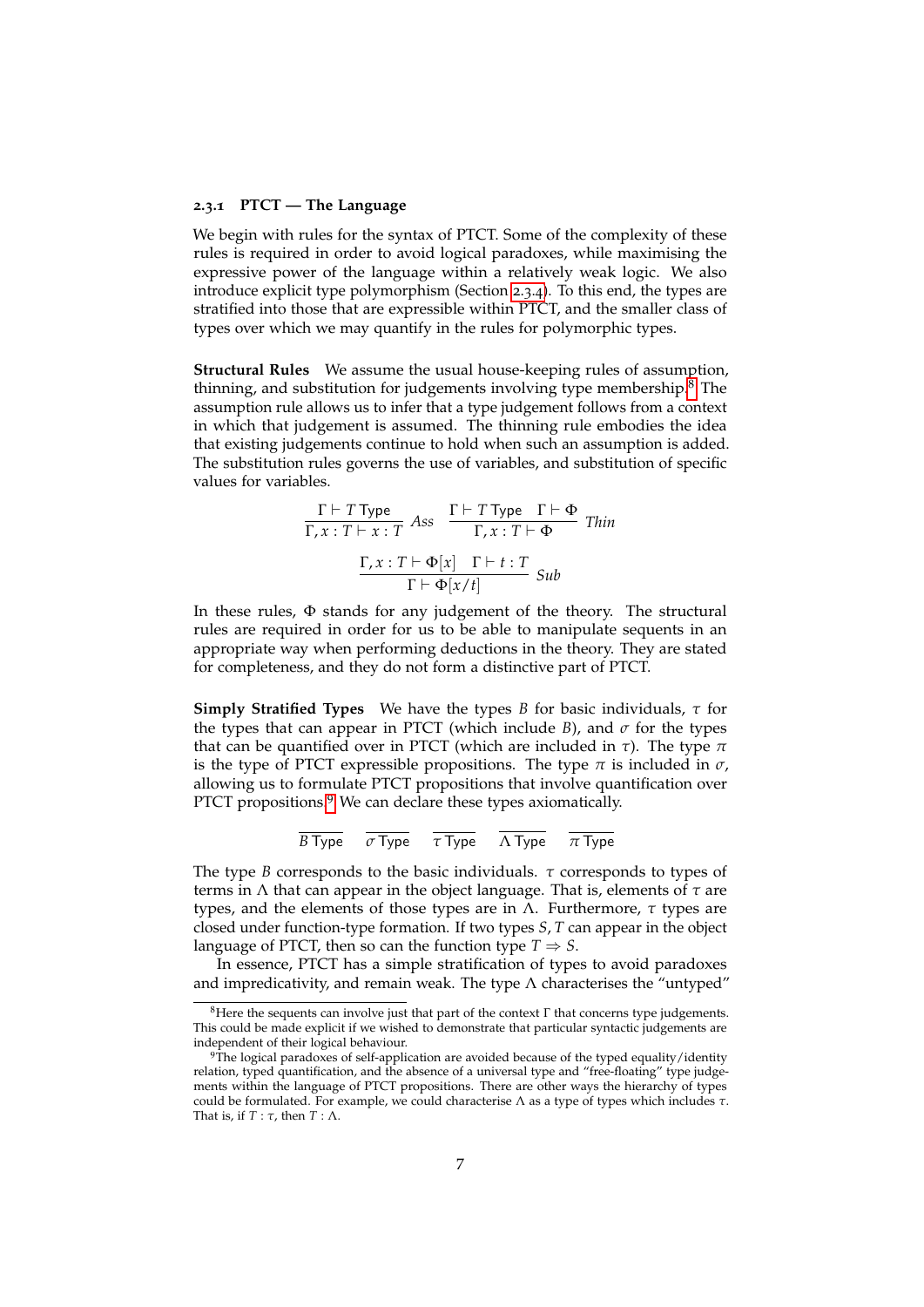*λ*-calculus terms. It is not an object-level type and so cannot appear in the language of PTCT itself. The type  $\tau$  characterise the object level types which can appear in PTCT expressions (although *τ* cannot appear in PTCT itself). The types that belong to *τ* are restricted in how they can appear. For example, there are no free-floating type judgements in PTCT expressions. The type *σ* characterises those object-level types over which it is safe to quantify within the object language. It excludes types that themselves include type quantification. They are used to characterise predicative polymorphic types in Section [2](#page-10-0).3.4.

$$
\frac{T:\tau}{T \text{ Type }} \tau_1 \quad \frac{T:\tau \quad t:T}{t:\Lambda} \quad \tau_2 \quad \frac{S:\tau \quad T:\tau}{T \Rightarrow S:\tau} \Rightarrow_{\tau} F
$$

*σ* characterises the class of *τ* types over which it is safe to quantify in the object language when we define polymorphic types (Section [2](#page-10-0).3.4). We restrict this class to avoid impredicative definitions. If we did not require polymorphic types, then we could drop  $\sigma$  (or reduce it to  $\tau$ ).<sup>[10](#page-7-0)</sup> This class of types includes the type of basic individuals,  $B$ , and PTCT propositions  $\pi$ , as well as function types, suitably constrained to *σ*.

$$
\frac{T:\sigma}{T:\tau} \quad \sigma \quad \frac{\sigma}{B:\sigma} \quad \frac{\sigma_B}{\sigma} \quad \frac{\tau:\sigma}{\tau:\sigma} \quad \frac{T:\sigma}{T \Rightarrow S:\sigma} \Rightarrow_{\sigma} F
$$

We make the judgements *t* Prop for general meta-level statements, and *t* : *π* for statements expressed in the quantifiable object-level language (that is, in PTCT itself).

$$
\frac{t:\pi}{t\,\mathsf{Prop}}\,\,\pi
$$

Not all (meta-level) propositions (about PTCT) are expressible within PTCT.

We will adopt the untyped *λ*-calculus to accommodate notions of abstraction and application. To this end, the type  $\Lambda$  is closed under application and abstraction.

$$
\frac{s:\Lambda \quad t:\Lambda}{st:\Lambda} \quad \Lambda_{app} \quad \frac{\Gamma, x:\Lambda \vdash t:\Lambda}{\Gamma \vdash \lambda x.t:\Lambda} \quad \Lambda_{\text{abs}}
$$

Terms in  $\Lambda$  can be Curry-typed, with the following rules controlling the functional types for abstraction and application.<sup>[11](#page-7-1)</sup>

$$
\frac{\Gamma, x : S \vdash t : T}{\Gamma \vdash \lambda x. t : S \Rightarrow T} \lambda_{\Rightarrow} + \frac{s : S \Rightarrow T \quad t : S}{st : T} \lambda_{\Rightarrow} -
$$

**PTCT Propositions — Formation Rules** The language  $\pi$  is a restricted logic, where there is no universal type and no untyped identity relation. Therefore types are restricted to *τ*, which prevents us from including statements about terms that fall outside the language of PTCT. We will see the role that *σ* plays in the specification of polymorphic types.

We introduce standard connectives and typed quantifiers.

$$
\frac{t:\pi \ s:\pi}{(t \wedge s):\pi} \wedge F \quad \frac{t:\pi \ s:\pi}{(t \vee s):\pi} \vee F
$$

<span id="page-7-0"></span><sup>10</sup>If we were to remove *<sup>σ</sup>* from the theory, then we would need to amend the rules so that *<sup>B</sup>* and

<span id="page-7-1"></span>*π* where made members of *τ* directly, rather than via their membership of *σ*. <sup>11</sup>We define identity in PTCT in terms of *<sup>λ</sup>*-identity, although this is not essential.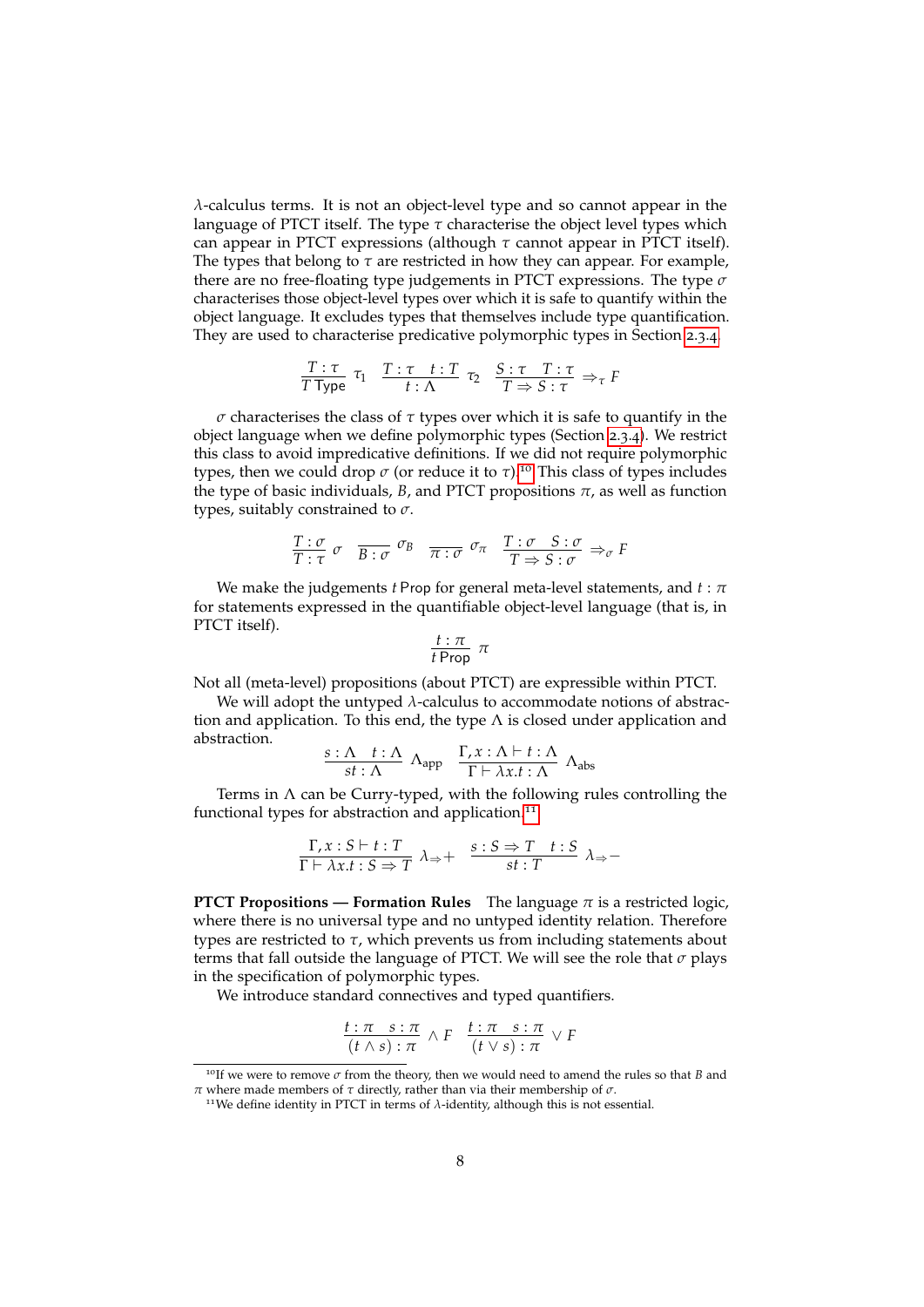$$
\frac{t:\pi \quad s:\pi}{(t \to s):\pi} \to F
$$

We use  $\perp$  to represent absurdity. Negation (¬) is then defined in terms of  $\perp$ . Given this approach to negation, it is straightforward to produce a constructive version of the theory.

$$
\overline{\perp : \pi} \perp F \qquad \neg s =_{\text{def}} s \to \perp \qquad s \leftrightarrow t =_{\text{def}} s \to t \land t \to s
$$

Typed quantifiers can be formed with types belonging to *τ*, the object-language expressible types of PTCT.

$$
\frac{\Gamma, x: T \vdash t: \pi \quad \Gamma \vdash T: \tau}{\Gamma \vdash (\forall x \in T \cdot t): \pi} \ \forall F \quad \frac{\Gamma, x: T \vdash t: \pi \quad \Gamma \vdash T: \tau}{\Gamma \vdash (\exists x \in T \cdot t): \pi} \ \exists F
$$

We will use  $=_T$  for full intensional identity, and  $\cong_T$  for extensional equivalence, within type *T*. These relations are restricted to types within *τ*, to insure that they are PTCT expressible.

$$
\frac{t:T \ s:T \ T:\tau}{(t =_T s):\pi} = F
$$

$$
\frac{t:T \ s:T \ T:\tau}{(t \cong_T s):\pi} \cong F
$$

The distinction between equivalence and identity is given by the logical rules.

Proof by structural induction can demonstrate that expressions satisfy appropriate well-formedness criteria. For example, we can only prove  $t : S \Rightarrow T$ for cases where  $S, T : \tau$ . We are concerned to limit which expressions belong to  $\pi$ . In general we do not want to admit anything corresponding to a "circular" expression into the type  $\pi$ . We need to exclude such expressions from  $\pi$  (and Prop) to prevent inconsistency through logical paradoxes.

As we define PTCT identity in terms of *λ*-equivalence, we need to allow statements about  $\lambda$ -equivalence that fall outside  $\pi$ . As we are using the untyped *λ*-calculus, the notion of *λ*-equivalence must be expressed in more general terms.

$$
\frac{t:\Lambda \quad s:\Lambda}{(t=_\Lambda s) \text{ Prop}} =_\Lambda F
$$

The core behaviour of PTCT is given in the next section, and logical rules for equivalence and identity are presented in Section [2](#page-9-0).3.3. The behaviour of some more complex types is then given in Section [2](#page-10-1).3.4.

#### **2.3.2 PTCT — The Logic**

We require rules to specify the logic of PTCT. Again, we adopt the usual housekeeping structural rules for the logic, but first we define identity for terms in Λ. We do this for the substitution rule, and then for intensional identity. Here Λ is intended to characterise the untyped *λ*-calculus.

$$
\frac{s:\Lambda \quad t:\Lambda \quad r:\Lambda \quad s=_{\Lambda} r}{s=\Lambda \quad s[t/r]} \quad \Lambda \alpha \quad \frac{\Gamma, x:\Lambda \vdash t:\Lambda \quad \Gamma \vdash s:\Lambda}{\Gamma \vdash (\lambda x.t)s=_{\Lambda} t[s/x]} \quad \Lambda \beta
$$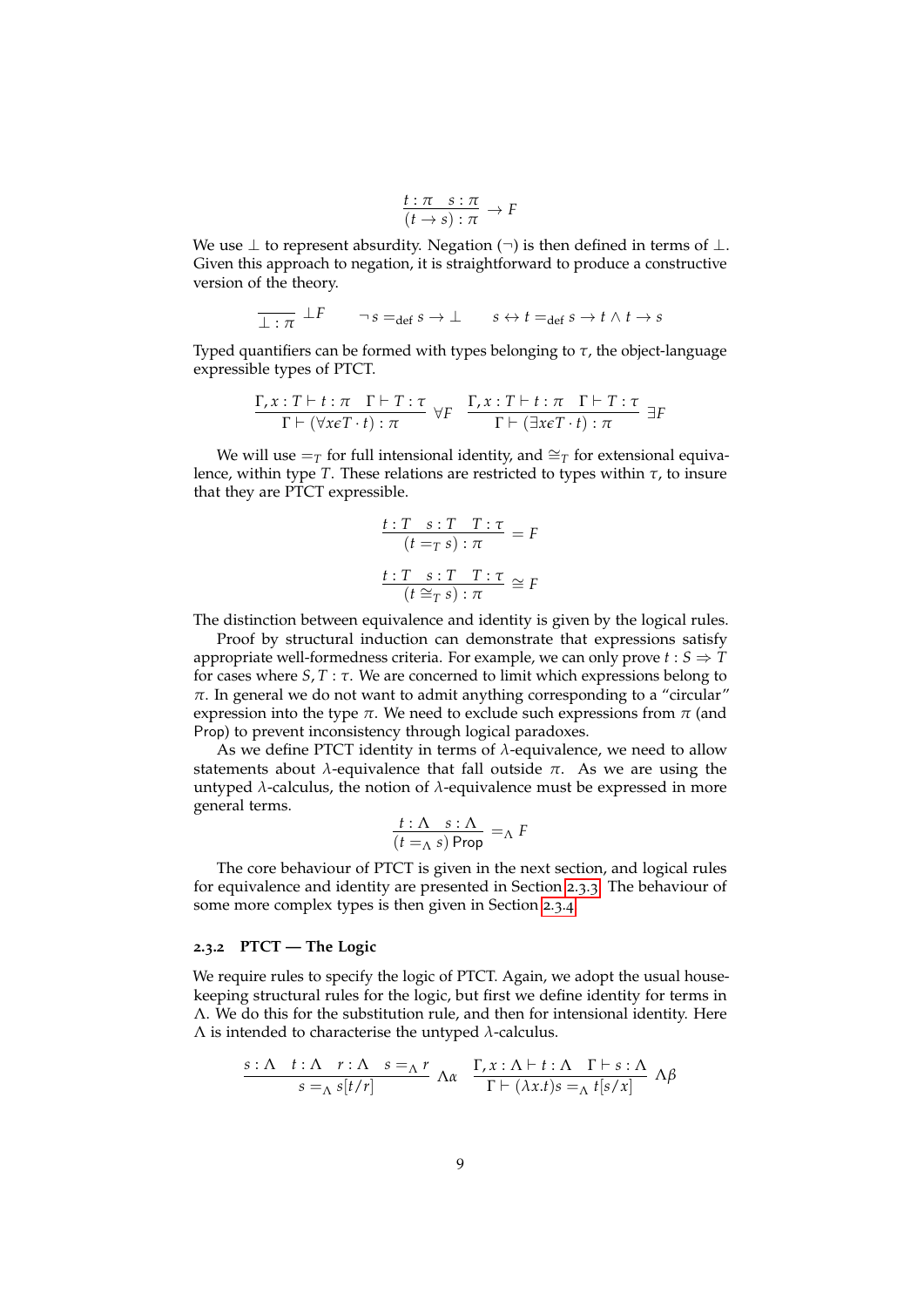These rules correspond to *α* and *β* equivalence for the untyped *λ*-calculus. We can also add Λ-identity rules corresponding to *η* equivalence.

$$
\frac{\Gamma, x : \Lambda \vdash t : \Lambda}{\Gamma \vdash (\lambda x.t)x =_{\Lambda} t} \; \Lambda \eta
$$

The structural rules are the usual ones for assumption, thinning, and substitution, but now applied to the logic, rather than to the type theory.

$$
\frac{\Gamma \vdash t \text{ Prop} \quad Ass'}{\Gamma, t \vdash t} \quad Ass' \quad \frac{\Gamma \vdash t \text{ Prop} \quad \Gamma \vdash \Phi}{\Gamma, t \vdash \Phi} \quad \text{Thin'}
$$
\n
$$
\frac{t : \Lambda}{t = \Lambda \ t} \ id_1 \quad \frac{t = \Lambda \ s \quad \phi[t]}{\phi[s]} \ id_2
$$

These rules are not distinctive of PTCT. They simply allow us to manipulate sequents in a way that is necessary to sustain a normal logic for the theory.

As we previously noted, we define negation in terms of bottom  $(\perp)$ . A constructive version of the theory can be formulated by simply dropping the second of the following two rules.

$$
\frac{\bot \quad t : \pi}{t} \ \bot - \ \frac{\Gamma, \neg t \vdash \bot}{\Gamma \vdash t} \ \neg \, -
$$

Conjunction, disjunction, and implication all behave in the usual way.

$$
\frac{s}{(s \land t)} \land + \frac{(s \land t)}{s} \land -1 \frac{(s \land t)}{t} \land -2
$$
\n
$$
\frac{s}{(s \lor t)} \lor +1 \frac{t}{(t \lor s)} \lor +2
$$
\n
$$
\frac{\Gamma \vdash (s \lor t) \quad \Gamma, s \vdash r \quad \Gamma, t \vdash r}{\Gamma \vdash r} \lor -
$$
\n
$$
\frac{\Gamma, s \vdash t}{\Gamma \vdash s \to t} \to + \frac{s \to t \quad s}{t} \to -
$$

The quantifiers behave like normal typed quantifiers, where the types are drawn from *τ*, the types that can be represented in the object language of PTCT. *s* : *T* Γ ` *t*[*s*/*x*] *T* : *τ*

$$
\frac{\Gamma, x: T \vdash t \quad \Gamma \vdash T: \tau}{\Gamma \vdash \forall x \in T \cdot t} \quad \forall + \quad \frac{s: T \quad \Gamma \vdash t[s/x] \quad T: \tau}{\exists x \in T \cdot t} \exists + \frac{\forall x \in T \cdot t \quad s: T}{t[s/x]} \quad \forall - \quad \frac{\Gamma \vdash \exists x \in T \cdot t \quad \Gamma, x: T, t \vdash r}{\Gamma \vdash r} \exists -
$$

#### <span id="page-9-0"></span>**2.3.3 Identity and Equivalence**

Statements involving identity and equivalence are only felicitous if the terms to which the relation applies have the same type. This type must be in *τ* for such statements to be PTCT expressible propositions. Without this restriction, it is possible to derive a logical paradox (see [Fox & Lappin,](#page-19-1) [2005](#page-19-1), Chapter 5)).

Identity within a type,  $=\tau$ , is an intensional relation. Here we define it in terms of  $=_\Lambda$ . This is internalised within PTCT. Effectively it captures the notion of *λ*-equivalence for the untyped *λ*-calculus.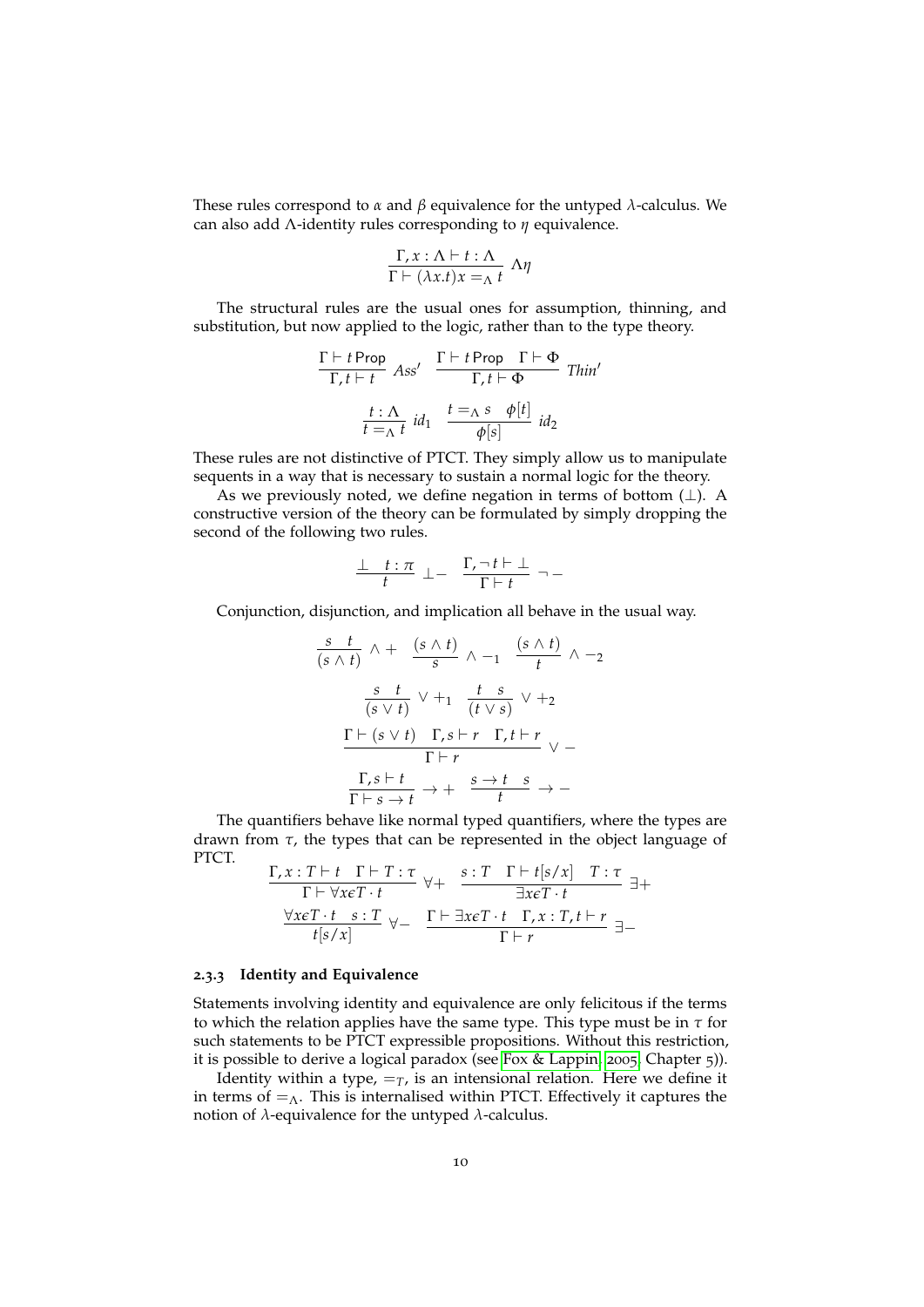$$
\frac{T:\tau \quad s:T \quad t:T \quad s=_\Lambda t}{s=_T t} =_T
$$

Extensional equivalence ( $\cong$ *T*) for propositions and properties of PTCT is governed by the following rules.

$$
\frac{s:\pi \quad t:\pi \quad s \leftrightarrow t}{s \cong_{\pi} t} \cong_{\pi} + \frac{s \cong_{\pi} t}{s \leftrightarrow t} \cong_{\pi} -
$$

$$
\frac{s:T \Rightarrow \pi \quad t:T \Rightarrow \pi \quad \forall x:T \cdot sx \leftrightarrow tx}{s \cong_{T \Rightarrow \pi} t} \cong_{\text{Prx}} + \frac{s \cong_{T \Rightarrow \pi} t}{\forall x \in T \cdot sx \leftrightarrow tx} \cong_{\text{Prx}} -
$$

Thus two propositions are extensionally equivalent if they share the same truth conditions, and two properties are extensionally equivalent if they apply to the same terms, but identity of truth conditions does not make them identical. The notion of equivalence can be generalised to operational extensional equivalence, where two functions are extensionally equivalent if they always return an identical value when applied to any argument.

$$
\frac{\Gamma \vdash f : S \Rightarrow T \quad \Gamma \vdash g : S \Rightarrow T \quad \Gamma, x : S \vdash fx \cong_T gx}{\Gamma \vdash f \cong_{S \Rightarrow T} g} \cong_{S \Rightarrow T} +
$$

This also works in the other direction. If two expressions are operationally equivalent, then they give the same result when applied to the same argument.

$$
\frac{x: S \quad f \cong_{S \Rightarrow T} g}{fx \cong_T gx} \cong_{S \Rightarrow T} -
$$

As with the formation rules, proof by structural induction can demonstrate that with these rules we can only consider the truth conditions of expressions that satisfy appropriate well-formedness criteria. In particular, we can only consider the truth conditions of PTCT expressions that are in  $\pi$ . Such expressions exclude those that might otherwise represent paradoxical assertions.

Next we consider examples of richer PTCT types that can be defined within this framework.

#### <span id="page-10-1"></span>**2.3.4 More complex types in PTCT**

We illustrate how more complex types can be added to PTCT with examples of explicit polymorphism, and separation sub-types.

<span id="page-10-0"></span>**Polymorphic Types** Polymorphic types involve type variables. There are a range of ways of introducing such types. One is *schematic* polymorphism, where type variables are used to stand for all possible types, but where they do not have an explicit meaning within the language itself.

We are here interested in explicit polymorphism, where type variables and type quantification occur within the language. Without appropriate constraints, such type quantification can lead to an impredicative theory, because a polymorphic type will be defined in terms of quantification that ranges over types that include the very type that is being defined.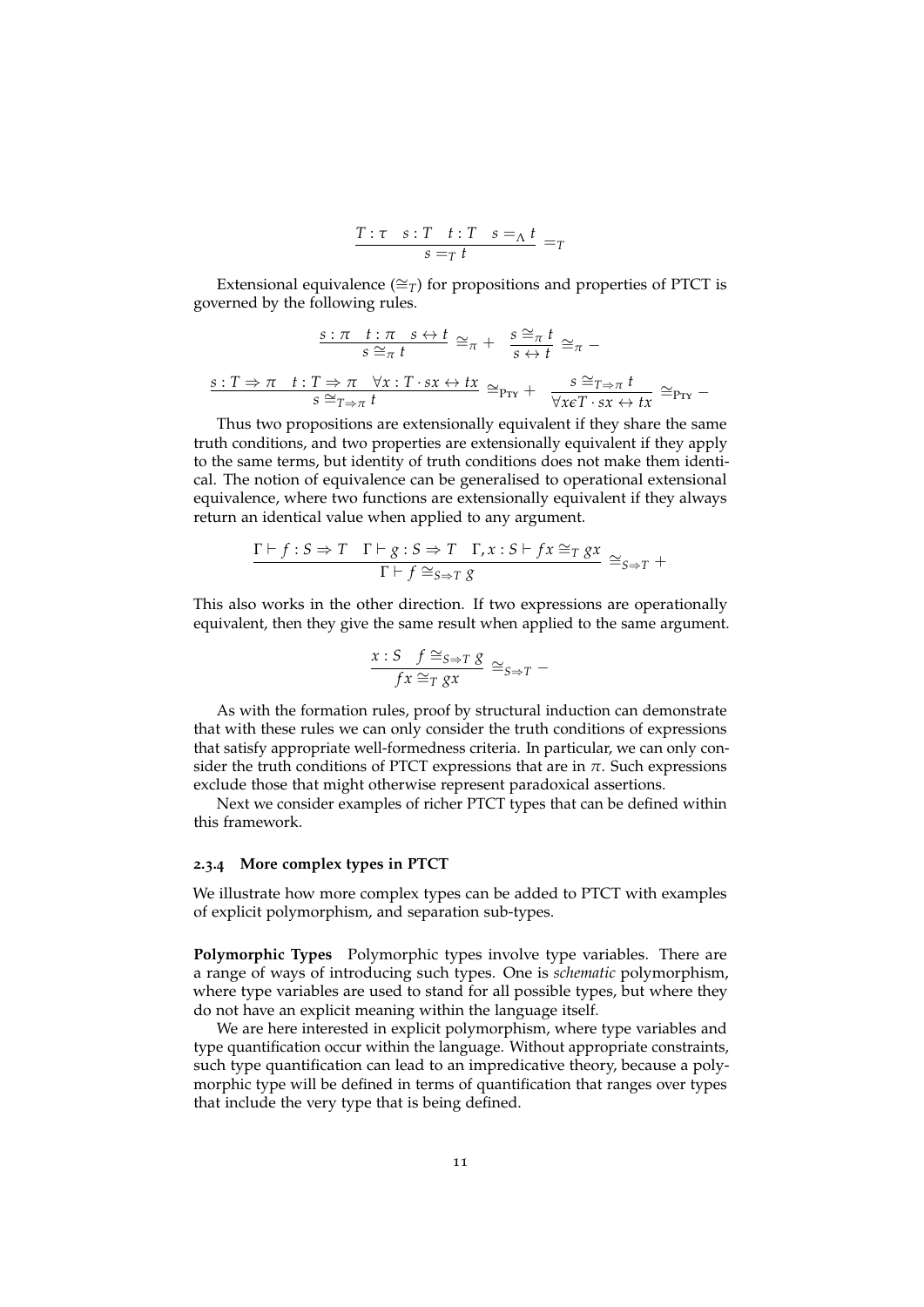In PTCT, we avoid impredicativity by stratifying the types into those that can appear within PTCT, which belong to *τ* (the "object"-language types of PTCT), and a smaller class over which we can quantify within the types of PTCT, the types that belong to  $\sigma$ . They include *B* and  $\pi$ , but not the polymorphic types themselves.

We use the notation Π*X* · *T* to represent a polymorphic type. Here, *X* is a variable over types, *T* a type in which *X* may appear, and Π is universal quantification (over *X* in *T*).

$$
\frac{\Gamma, X : \sigma \vdash T : \tau}{\Gamma \vdash \Pi X \cdot T : \tau} \ \Pi F
$$

A term will belong to the type Π*X* · *T* if and only if it belongs to *T* for all possible values of *X*.

$$
\frac{\Gamma, X:\sigma \vdash t:T}{\Gamma \vdash t:\Pi X\cdot T} \ \Pi + \ \frac{t:\Pi X\cdot T \ \ S:\sigma}{t:T[S/X]} \ \Pi -
$$

We can interpret a conjunction such as "*and*" as having a polymorphic type, which expresses the idea that "*and*" combines expressions of the same type, and returns an expression of that type, where this type is  $\Pi X \cdot X \Rightarrow (X \Rightarrow X)^{1/2}$ .

**Separation** Separation types are a form of subtype. They are types of the form  $\{x \in T \cdot s\}$  that include a propositional constraint *s* on membership.

$$
\frac{\Gamma \vdash T : \tau \quad \Gamma, x : T \vdash s : \pi}{\Gamma \vdash \{x \in T \cdot s\} : \tau} \; SepF
$$

A term *t* will be of the type  $\{x \in T \cdot s\}$  if and only if *t* is in *T*, and  $s[x/t]$  is true.

$$
\frac{\{x \in T \cdot s\} : \tau \quad t : T \quad s[x/t]}{t : \{x \in T \cdot s\}} \text{Sep} +
$$
\n
$$
\frac{t : \{x \in T \cdot s\}}{t : T} \text{Sep} -_1 \quad \frac{t : \{x \in T \cdot s\}}{s[x/t]} \text{Sep} -_2
$$

We use separation types to give accounts of anaphora and ellipsis resolution [\(Fox,](#page-19-6) [2000](#page-19-6); [Fox & Lappin,](#page-19-1) [2005](#page-19-1)).

#### <span id="page-11-0"></span>**2.3.5 Examples**

The application of PTCT to natural language is discussed at some length by [Fox & Lappin](#page-19-1) ([2005](#page-19-1)). In that work, the interested reader can find an analysis of anaphora, ellipsis, quantifier scoping and polymorphic expressions within PTCT. Here we will limit ourselves to a couple of examples involving a proposition in both an extensional and an intensional context.

The sentence "*Every man loves a woman*" can be represented by

 $\forall x \in B \cdot man'(x)$  →  $\exists y \in B \cdot woman'(y)$  ∧ *loves*<sup> $\prime$ </sup>(*x*, *y*)

<span id="page-11-1"></span><sup>&</sup>lt;sup>12</sup>If we were also to add pairings and projections to PTCT, we could "uncurry" this type, and represent it as  $\Pi X \cdot (X, X) \Rightarrow X$ .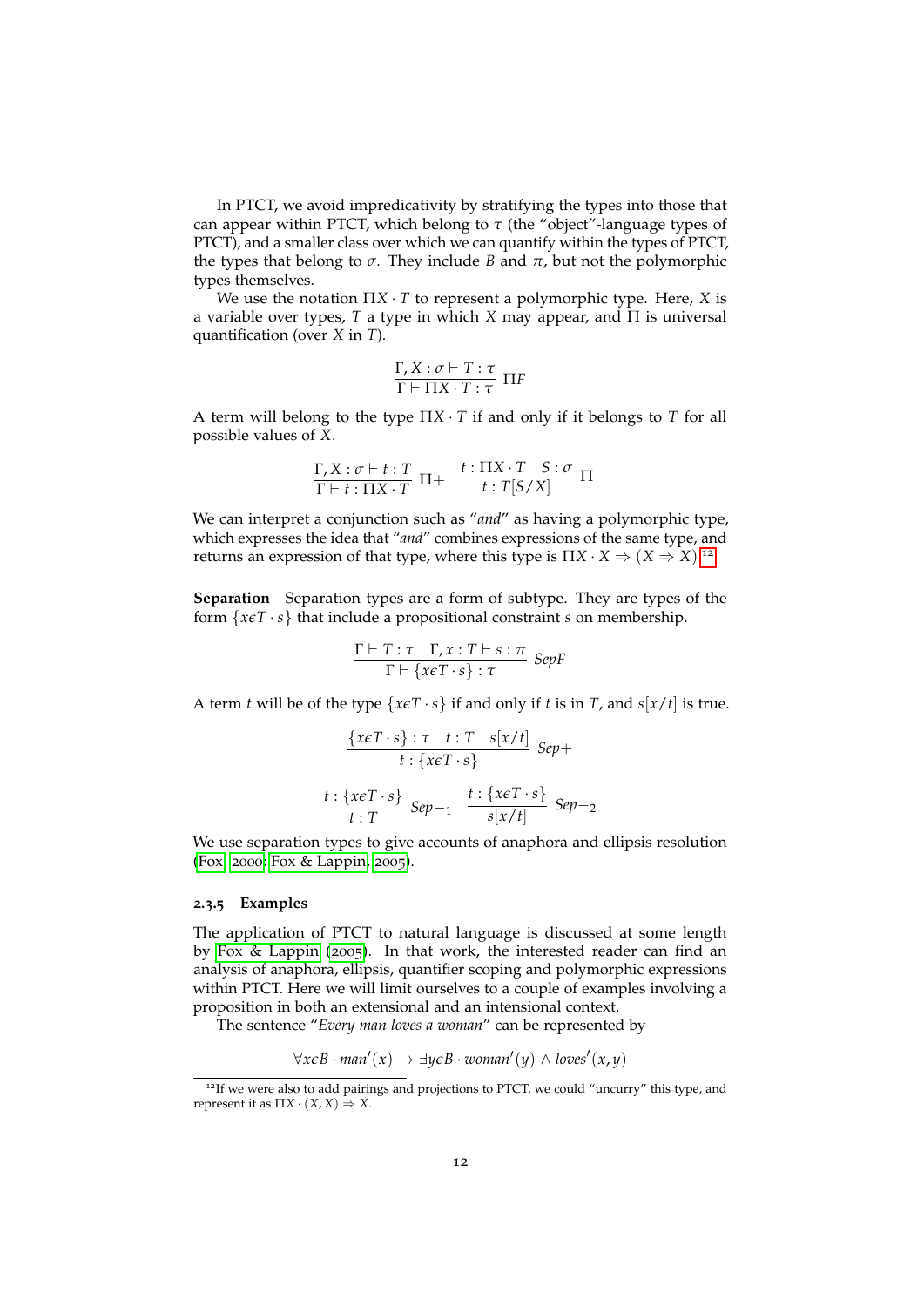For the representation of the sentence to be in  $\pi$  (and hence a proposition), the following type declarations are required.

$$
man': B \Rightarrow \pi \quad woman': B \Rightarrow \pi \quad loves': B \Rightarrow B \Rightarrow \pi
$$

The sentence has truth conditions, and so it implicitly has an extensional interpretation. This contrasts with our second example.

The sentence "*John believes every man loves a woman*" is represented as

 $\phi$ *believes'* (*John'*)( $\forall$ *x* $\epsilon$ *B* · *man'*( $x$ )  $\rightarrow \exists$ *y* $\epsilon$ *B* · *woman'* ( $y$ )  $\land$  *loves'* (*x*,  $y$ )))

In order for the representation of the sentence to be in  $\pi$  (and hence a proposition), we need the following type declaration.

$$
believes': B \Rightarrow (\pi \Rightarrow \pi)
$$

In this example, it is important to note that the inner proposition  $-$  the "content" of the believe relation — is *not* collapsed to a truth value, nor to a set of worlds. This "inscriptional" intensionality is sufficiently fine-grained to distinguish between distinct mathematical truths  $-$  as in  $(2)$  $(2)$  $(2)$   $-$  even though they are truth-conditionally equivalent outside an intensional context — as in  $(i)$ .

We will not provide a formal proof of the equivalence of the TPL formalisation of PTCT and the earlier version. However, it is important to observe a correspondence that is relevant for the second part of the paper. In the TPL characterisation of PTCT, the expressions in  $\pi$ , which have the syntax of propositions, are all elements of  $\Lambda$  — the class of expressions governed by rules corresponding to those of the untyped *λ*-calculus. Although we have abstracted away from the distinct languages of the original account of PTCT, the *de facto* intensional propositions of PTCT can still be interpreted as *λ*-calculus representable terms. The rules for PTCT allow us to give truth conditions to these propositions corresponding to these terms when they appear in non-intensional contexts.

#### **2.4 Summary**

The recasting of PTCT in TPL can be thought of as a "flattened" version of a stratified logic [\(Turner,](#page-20-7) [2005](#page-20-7)), where  $\Lambda$  is akin to a universal type  $U_0$ , but one which lies outside the object-level logic. In this system there are just two levels of types ( $\tau$  and  $\sigma$ ) to avoid impredicative type quantification, rather than a fully-fledged stratification.

Incorporating a semantic theory into a framework like TPL brings into sharp relief the the core properties of PTCT that we wish to focus on. It also allows us to treat the syntax of a theory on a par with its logical behaviour, and in a formalism in which the two can interact. The syntax is here incorporated into representation language itself. But it would also be possible to formulate a syntactic theory of natural language itself within the same framework, in a flexible way, that allows the syntactic properties of different languages to diverge as appropriate.

The intensionality of PTCT is fine-grained. It is effectively a form of inscriptional identity. But there is more to say about intensional difference than a distinction among terms in the object language.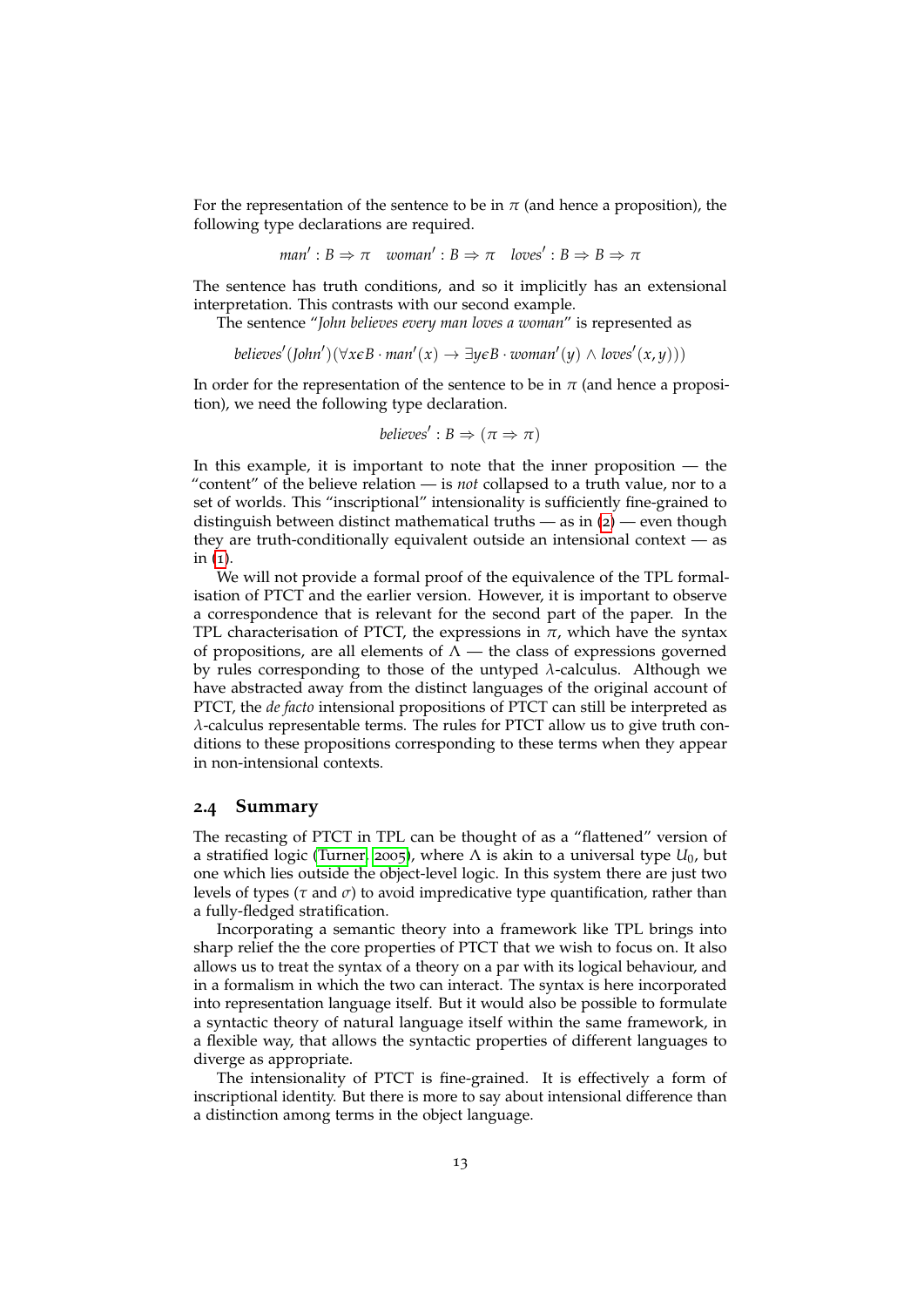We interpret the untyped *λ*-calculus (as characterised by Λ in the current presentation of PTCT) as providing a characterisation of the class of computable functions. This permits us to apply the distinction between operational and denotation semantics, as used in programming languages, to expressions in PTCT in a very direct way. We develop this view of intensionality in the following section.

## <span id="page-13-0"></span>**3 An Operational Account of Fine-Grained Intensionality**

PTCT allows us to sustain both the logical equivalence of (1[a\)](#page-0-3) and (1[b\)](#page-0-4), for example, and the non-equivalence of (2[a\)](#page-0-5) and (2[b\)](#page-0-6). The former are provably equivalent, but they correspond to non-identical propositional terms in PTCT.

The proof theory of PTCT induces a prelattice on the terms in  $\pi$ . In this prelattice the members of an equivalence class of mutually entailing propositional terms (terms that encode mutually entailing propositions) are non-identical, and so they correspond to distinct propositions.[13](#page-13-1) While this result achieves the formal property of fine-grained intensionality, it does not, in itself, explain what intensional non-identity consists in, beyond the fact that two distinct expressions in the language of terms are identified with different intensions. This leaves us with what we can describe as a problem of ineffability. Intensional difference is posited as (a certain kind of) inscriptional distinctness, but this reduction does not offer a substantive explanation of the semantic properties that ground the distinction. Intensional difference remains ineffable.

This is an instance of a general problem with inscriptional treatments of finegrained intensionality.[14](#page-13-2) They identify differences of meaning with distinctions among terms in a semantic representation language. But without an account of how difference in terms generates intensional distinction, the inscriptional view leaves intensional non-identity unexplained. Inscriptionalist theories avoid problems created by the characterisation of intensions as functions on possible worlds at the risk of rendering intensions primitive to the point of inscrutability.

#### <span id="page-13-3"></span>**3.1 Expressing Intensional Difference Operationally**

We can characterize the distinction between intensional identity and provable equivalence computationally by invoking the contrast between operational and denotational semantics in programming languages. Two simple examples illustrate this contrast.

For the first example take the function *predecessorSet*(*x*), which maps an object in an ordered set (an element drawn from a set that has a successor or predecessor relationship) into the set of its predecessors. So, for example, if *x* ∈ {0, 1, 2, 3, 4, 5}, *predecessorSet*(*x*) = *PredSet*<sub>*x*</sub> ⊂ {0, 1, 2, 3, 4, 5} such that ∀*y*∈*PredSet<sup>x</sup>* (*y* < *x*). It follows that *predecessorSet*(0) = ∅.

<span id="page-13-1"></span><sup>13</sup>Fox *[et al.](#page-19-7)* ([2002](#page-19-7)); [Fox & Lappin](#page-19-1) ([2005](#page-19-1)); [Pollard](#page-20-8) ([2008](#page-20-8)) construct higher-order hyperintensional semantic systems using an extended version of Church's SST and a prelattice of propositions in which the entailment relation is a preorder.

<span id="page-13-2"></span><sup>&</sup>lt;sup>14</sup>See [Fox & Lappin](#page-19-1) ([2005](#page-19-1)) for a discussion of inscriptionalist theories of intentionality.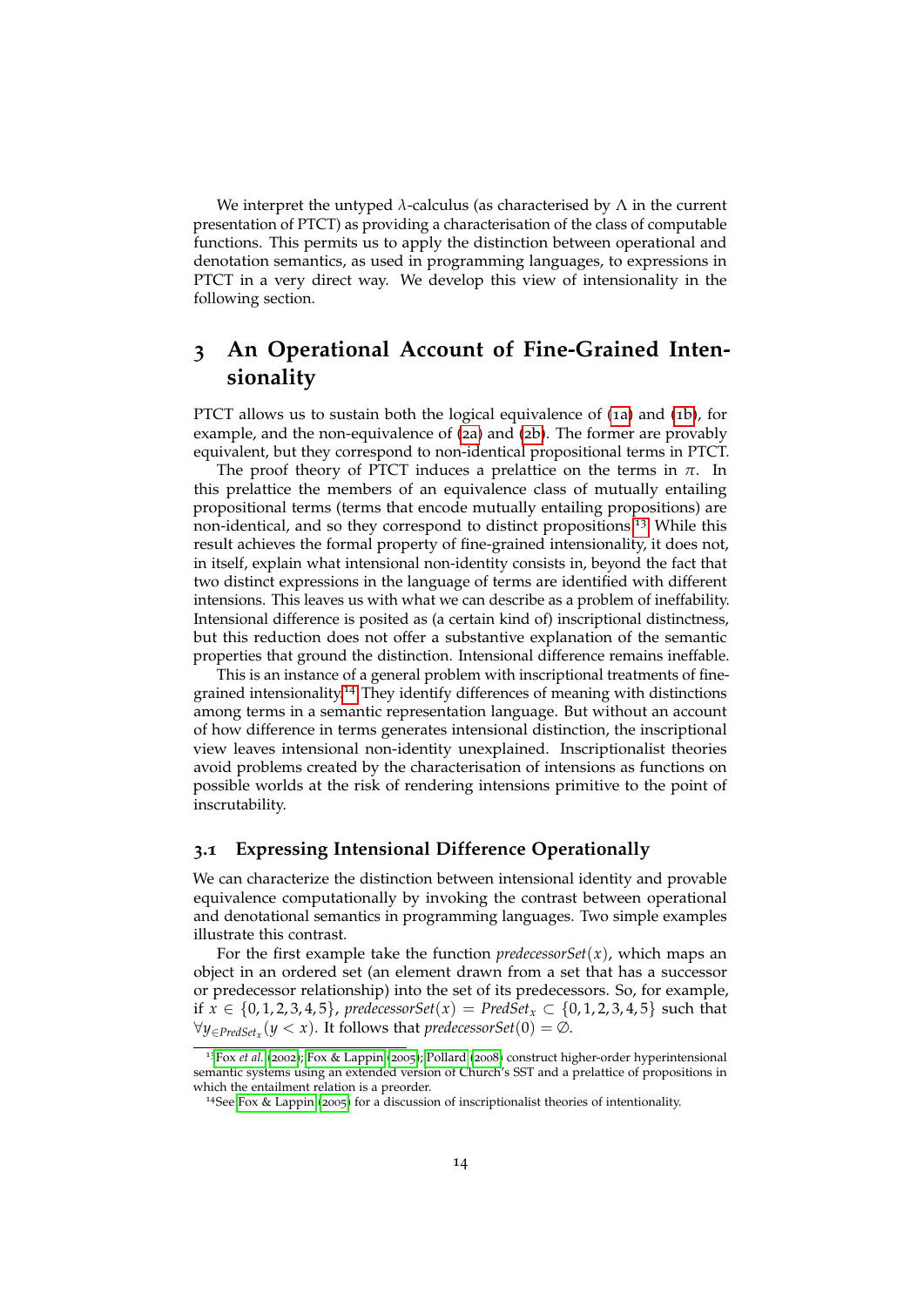It is possible to define (at least) two variants of this function, *predecessorSet<sup>a</sup>* and *predecessorSet<sup>b</sup>* , that are denotationally equivalent but operationally distinct. *predecessorSet<sup>a</sup>* is specified directly in terms of an immediate predecessor relation, while *predecessorSet<sup>b</sup>* depends upon a successor relation.

- (5) a. *predecessorSet*<sub>*a*</sub>(*x*) = *PredSet<sub>x</sub>*, if ∀*y*(*y* ∈ *PredSet<sup>x</sup>* → *predecessor*(*y*, *x*)).
	- b. *predecessor*( $y$ ,  $x$ ) if *predecessor*<sub>*immediate*( $y$ ,  $x$ );</sub> *predecessor*( $y$ ,  $x$ ) if *predecessor*<sub>*immediate*</sub>( $y$ ,  $z$ ) and *predecessor*( $z$ ,  $x$ ).
- (6) a. *predecessorSet*<sub>*b*</sub>(*x*) = *PredSet<sub>x</sub>*, if ∀*y*(*y* ∈ *PredSet<sup>x</sup>* → *successor*(*x*, *y*)).
	- b.  $successor(y, x)$  if  $successor_{immediate}(y, x)$ ; *successor*( $y$ ,  $x$ ) if *successor*<sub>*immediate*( $y$ ,  $z$ ) and *successor*( $z$ ,  $x$ ).</sub>

The second example we present here involves functions  $g : \Sigma^* \to \{1,0\}$ from  $\Sigma^*$ , the set of strings formed from the alphabet of a language, to the Boolean values 1 and 0, where  $g(s) = 1$  if  $s \in L$ , and 0 otherwise. Let  $g_{csg1}$  be defined by the Definite Clause Grammar (DCG) in ([7](#page-14-0)), and  $g_{csg2}$  by the DCG in ([8](#page-14-1)).[15](#page-14-2)

<span id="page-14-0"></span> $(7)$  *S*  $\rightarrow$  [*a*], *S*(*i*).  $S(I) \rightarrow [a], S(i(I)).$  $S(I) \rightarrow Bn(I)$ ,  $Cn(I)$ .  $Bn(i(I)) \rightarrow [b]$ ,  $Bn(I)$ .  $Bn(i) \rightarrow [b]$ .  $Cn(i(I)) \rightarrow [c]$ ,  $Cn(I)$ .  $Cn(i) \rightarrow [c]$ .

<span id="page-14-1"></span>(8) 
$$
S \rightarrow A(I), B(I), C(I)
$$
.  
\n $A(i) \rightarrow [a]$ .  
\n $A(i(I)) \rightarrow [a], A(I)$ .  
\n $B(i) \rightarrow [b]$ .  
\n $B(i(I)) \rightarrow [b], B(I)$ .  
\n $C(i) \rightarrow [c]$ .  
\n $C(i(I)) \rightarrow [c], C(I)$ .

Both of these DCGs define the same context-sensitive language,  $\{a^n b^n c^n | 1 \leq n\}$ . This is the language whose strings consist of *n* occurrences of *a*, followed by *n b*s, and then *n c*s, with *n* equal to at least 1. The number of *a*s, *b*s, and *c*s match in all strings. Each DCG uses a counting argument *I* for a non-terminal symbol to build up a stack of indices *i* that gives the successive number of occurrences of *a*s, *b*s, and *c*s in a string. But the grammar in ([7](#page-14-0)) counts from the bottom up, adding an *i* for each non-terminal that the recognizer encounters. By contrast the grammar in ([8](#page-14-1)) imposes the requirement that the three stacks for the non-terminals *A*, *B*, and *C* be identical, and then it computes

<span id="page-14-2"></span><sup>&</sup>lt;sup>15</sup>See [Pereira & Shieber](#page-20-9) ([1987](#page-20-9)) for an explanation of Definite Clause Grammars. The DCG in ([7](#page-14-0)) is from [Gazdar & Mellish](#page-20-10) ([1989](#page-20-10)). Matthew Purver and Shalom Lappin constructed the DCG in ([8](#page-14-1)) as a Prolog programming exercise for a computational linguistics course that Shalom Lappin gave in the Computer Science Department at King's College London in 2002.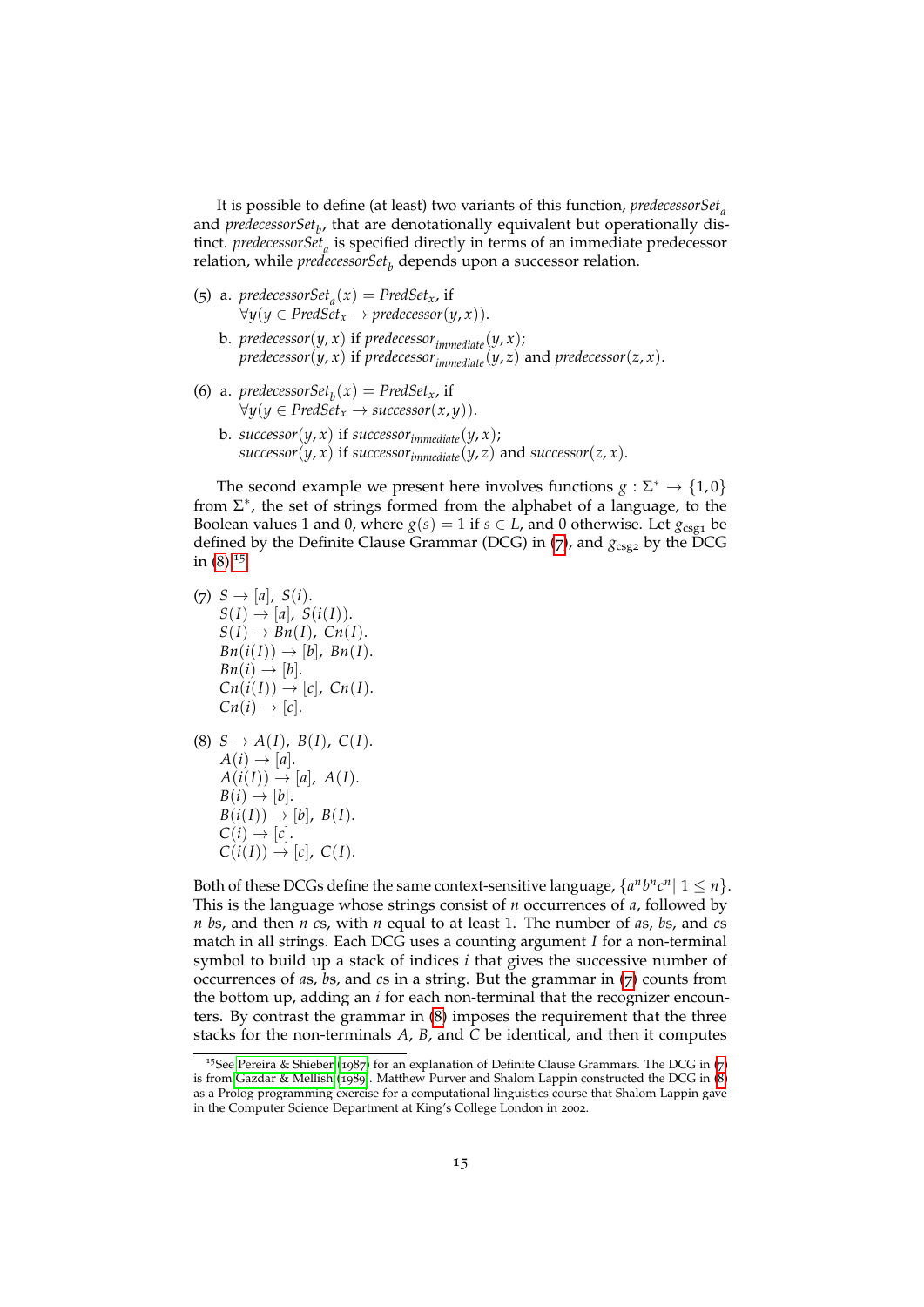the indices top down. The two grammars are computationally distinct, and using each of them to recognize a string can produce different sequences of operations, of different lengths and relative efficiency. Therefore,  $g_{csg1}$  and *g*csg<sup>2</sup> are operationally distinct, but denotationally equivalent. They compute the same string set, but through different procedures.

#### **3.2 Computable Functions and Natural Language Expressions**

Given the distinction between denotational and operational meaning we can now interpret the non-identity of terms in the representation language as an operational difference in the functions that these terms express. But a class of such terms can still be provably equivalent in the sense that they yield the same values for the same arguments by virtue of the specifications of the functions that they correspond to. This provides a straightforward account of fine-grained intensionality in PTCT which avoids taking intensional difference as ineffable. This is consistent with the formulation of PTCT where intensions are represented by  $\lambda$ -terms, which can be interpreted as computable functions. In general, there is nothing to preclude other models of computation from being adopted for the same purpose.

It is reasonable to ask what it could mean to characterise the interpretation of a natural language expression as a computable function. Rich type theories, like PTCT and Type Theory with Records (TTR, [Cooper,](#page-19-8) [2012](#page-19-8)), are based on the type systems used in programming languages. In some of these systems propositions are identified with proofs, where the proof of a proposition is the procedure applied to establish that it is assertable.<sup>[16](#page-15-0)</sup> This can be a formal procedure, like the application of the rules of a proof theory, but it need not be. It could also be the sequence of operations involved in making the observations that support the application of a classifier predicate to an object or an event.

Although we have used examples of computable functions from set theory and formal grammar to illustrate our operational account of intensions, we assume that it will be possible to formulate computable functions for most predicative and modifying expressions in natural language. These functions will encode the procedures through which we determine the denotations of the terms. The success of the approach that we are proposing does, of course, depend upon the viability of this assumption, and we take this to be an empirical issue.

On the view proposed here we are taking the semantic content of terms in a natural language to be the functions that we use to compute the denotations of these expressions. If such a term is a predicate, then the function that corresponds to its meaning encodes the procedure through which we determine the values that it returns for its domain of arguments (*n*-tuples of arguments for relational predicates).

Two predicates may correspond to distinct functions that happen to yield the same values for each argument in a given domain, but they would diverge if defined for an alternative domain. This would be the situation for predicates that are contingently co-extensive. However, as we have seen in Section [3](#page-13-3).1, it is possible for two (or more) distinct computable functions to be provably

<span id="page-15-0"></span> $16$ See Martin-Löf ([1984](#page-20-6)) for a type theory in which propositions are characterised as proofs in a formal system.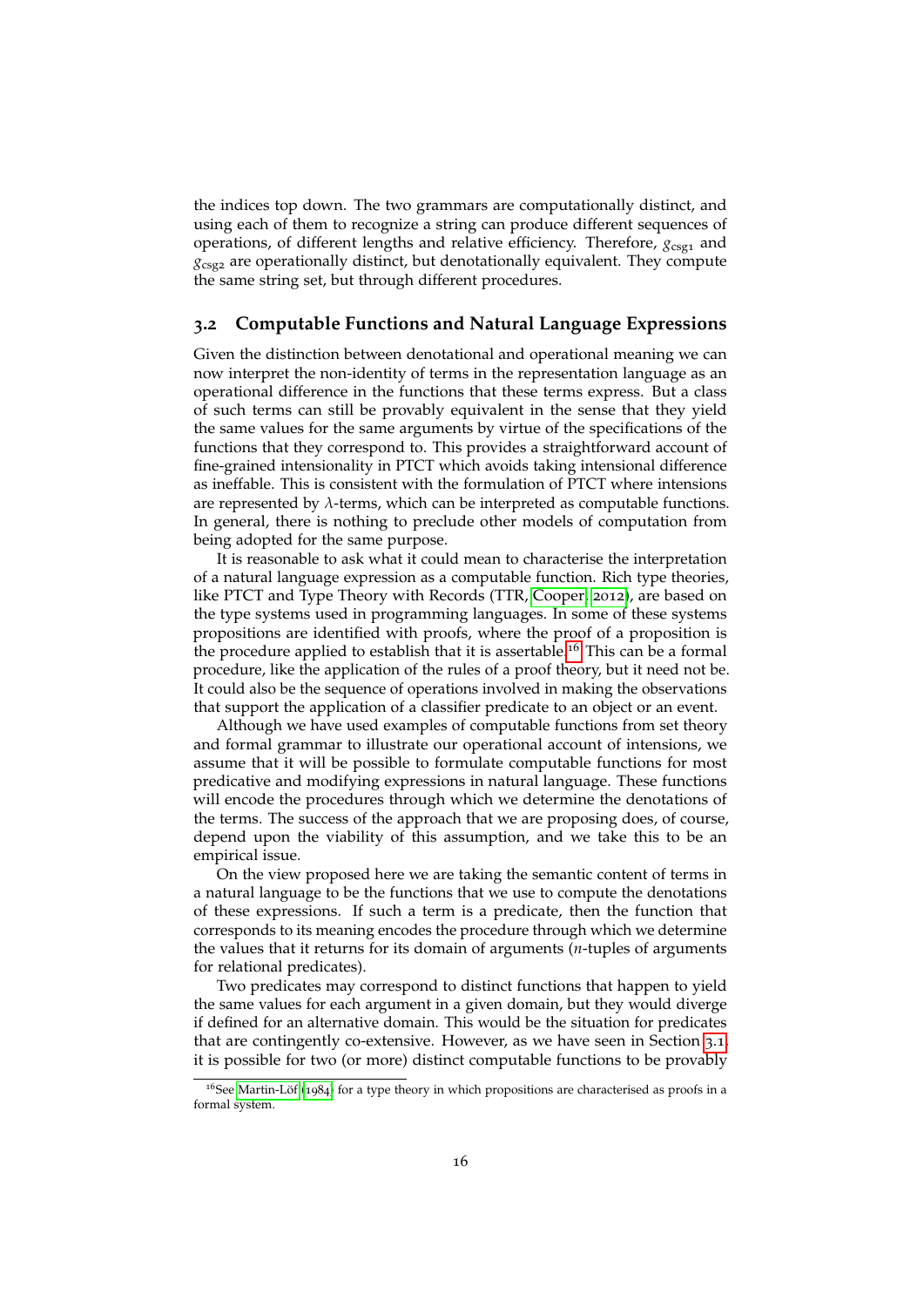equivalent. In this case they will generate the same range of values for all domains for which they are defined, through different sequences of operations, by virtue of the way in which these sequences are specified.

#### **3.3 Two Alternative Operational Approaches**

[Muskens](#page-20-11) ([2005](#page-20-11)) suggests a similar approach to hyperintensionality. He identifies the intension of an expression with an algorithm for determining its extension.<sup>[17](#page-16-0)</sup> There are two major points of difference between Musken's theory and the one proposed here. First, he embeds his account in a logic programming approach, which he seems to take as integral to his explanation of hyperintensionality, while here the analysis is developed in a functional programming framework. This is, in fact, not an issue of principle. The same algorithm can be formulated in any programming language. So, for example, the definitions of *predecessorSet<sup>a</sup>* and *predecessorSet<sup>b</sup>* correspond to two Horn clause definitions in Prolog for variant predecessor predicates, predecessor $A(Y, X)$ and predecessor $B(Y, X)$ .

```
(9) predecessorA(Y, X) : - predecessorImmediate(Y, X).
predecessorA(Z, X):
predecessorImmediate(Y, X),predecessorA(Y, Z).
```
(10) predecessor $B(Y, X)$  : - successor $(X, Y)$ .  $successor(X, Y) : - successorImage$  indexemediate  $(X, Y)$ .  $successor(X, Z)$ : successorImmediate(X, Y),  $successor(Y, Z)$ .

Similarly, the DCGs in ([7](#page-14-0)) and ([8](#page-14-1)) that we used to define  $g_{csg1}$  and  $g_{csg2}$ , respectively, are (close to) Prolog executable code.

However, the functional programming formulation of the operational view of fine-grained intensionality follows straightforwardly from PTCT, where we can use the untyped *λ*-calculus to generate the intensional terms of the semantic representation language, and these encode computable functions. PTCT also offers rich Curry typing, supports polymorphism, and allows us to reason about truth and entailment, within an essentially first-order system.

The fact that it implies the operational account of intensional difference without further stipulation renders it attractive as a framework for developing computational treatments of natural language semantic properties.

The second, more substantive point of difference concerns the role of possible worlds in characterizing intensions. Muskens develops his hyperintensional semantics on the basis of [Thomason](#page-20-12) ([1980](#page-20-12))'s Intentional Logic. In this logic Thomason proposes a domain of propositions as intensional objects, where the set of propositions is recursively defined with intensional connectives and quantifiers. He posits a homomorphism that maps propositions (and their

<span id="page-16-0"></span><sup>&</sup>lt;sup>17</sup>Duží et al. ([2010](#page-19-9)) also adopt an operational view of hyperintensionality within Tichý ([1988](#page-20-13))'s Transparent Intensional Logic (in the form of "constructions"). However, the computational details of their account are left largely unspecified. Both [Muskens](#page-20-11) ([2005](#page-20-11)) and Duží et al. ([2010](#page-19-9)) regard their respective proposals as working out [Frege](#page-20-14) ([1892](#page-20-14))'s idea that a sense is a rule for identifying the denotation of an expression.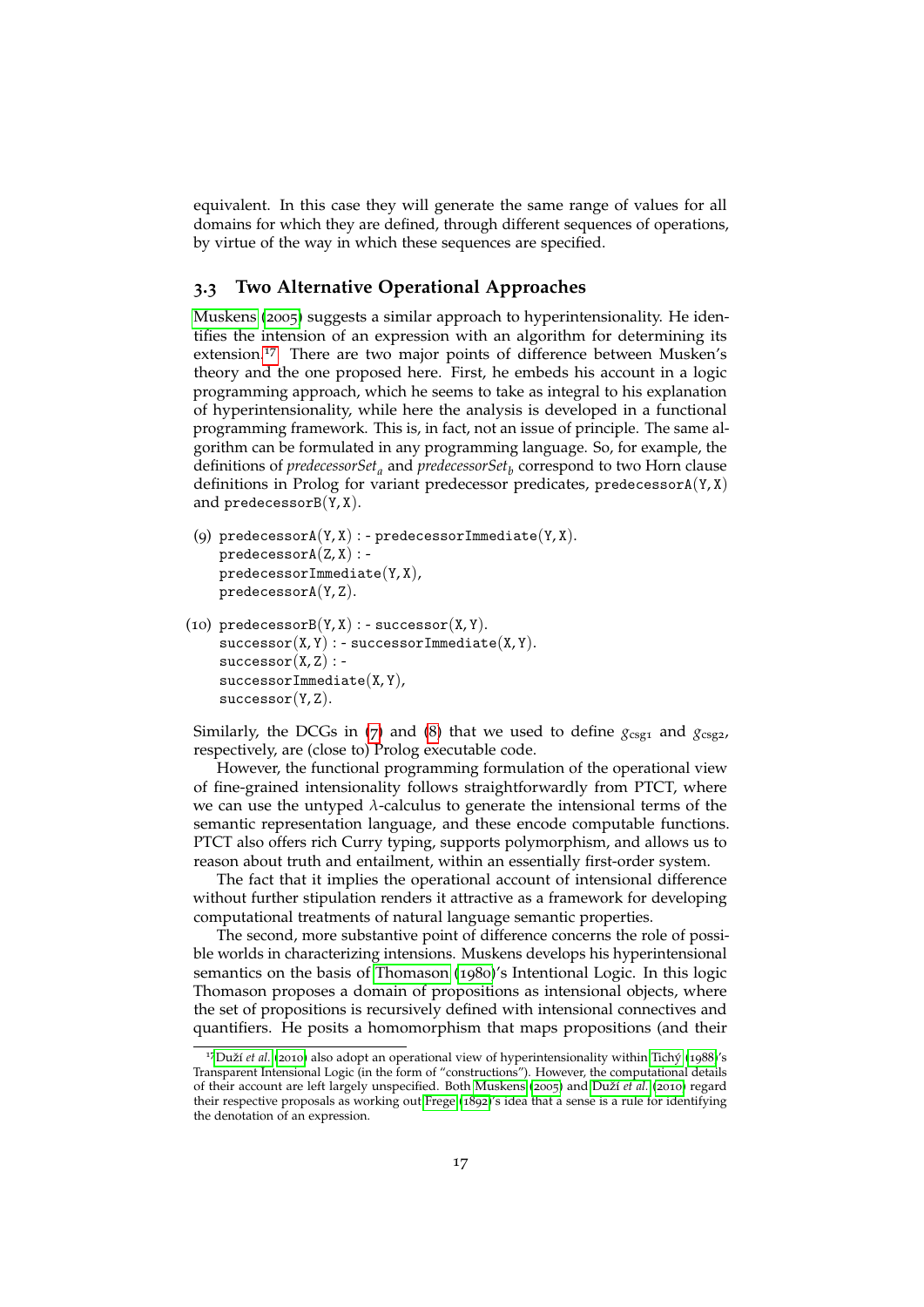constituents) to their extensions, and he constrains this homomorphism with several meaning postulates that restrict this mapping.<sup>[18](#page-17-0)</sup> Muskens modifies and extends Thomason's logic by specifying a homomorphism between the intensional expressions of the logic and their extensions across the set of possible worlds. A proposition is mapped to the set of worlds in which it is true. As the homomorphism can be many-to-one, distinct propositions can receive the same truth-value across worlds.<sup>[19](#page-17-1)</sup>

By contrast, PTCT adopts something akin to Thomason's possible worldsfree strategy of mapping propositions to truth-values. As we noted in Section [2](#page-1-0), the judgement *p* True in effect makes a claim of truth for an otherwise intrinsically intensional expression  $p$  in  $\pi$ . In the original presentation of PTCT, this claim is achieved through an overt truth predicate that forms a wff from the term representation of a proposition. On this earlier account  $\Gamma(p)$  asserts the truth of the proposition that the term  $p$  in  $\pi$  represents. Therefore, like Thomason's Intentional Logic, PTCT de-modalizes intensions. This is a positive result. It is not clear why, on the fine-grained view, possible worlds must be essentially connected with the specification of intensions.

On both Musken's account and the one proposed here, the content of an intension is the set of computational operations through which it determines its denotational value, where these do not make essential reference to possible worlds. In the case of a proposition, the denotation that it determines is a truthvalue, rather than a truth-value relative to a world. There may be independent epistemic, or even semantic reasons for incorporating possible worlds into one's general theory of interpretation, but worlds are not required for an adequate explanation of fine-grained intensionality. On the contrary, such an explanation must dispense with the original characterization of intensions as functions from worlds to extensions in order to explain the persistence of intensional difference beyond provable equivalence. Therefore, a radically possible worlds-free view of fine-grained intensionality offers the cleaner approach.

While theories of fine-grained intensionality may avoid the reduction of intensional identity to provable equivalence, many of them do not go beyond a bare inscriptionalist treatment of intensional difference. Therefore they leave this notion ineffable. On the proposal developed here intensional difference consists in the operational distinctions among computable functions, and extensional identity is the denotational equivalence of the values that functions compute. This account grounds fine-grained intensionality in a way that naturally accommodates cases of intensional difference combined with provable denotational equivalence.

Given that we can naturally interpret PTCT as employing the untyped *λ*-calculus to generate the Curry-typed term representations for the intensions of the language, and these terms encode computable functions, the proposed operational characterization of intensional difference is, in a sense, implicit in

<span id="page-17-0"></span> $18$ [Fox & Lappin](#page-19-1) ([2005](#page-19-1)) point out that Thomason's logic is problematic because it does not characterize the algebraic structure of the domain of propositions. It does not offer a proof theory that defines entailment for propositions, and so it leaves the relation between intentional identity and extensional equivalence crucially under determined.

<span id="page-17-1"></span><sup>19</sup>Fox *[et al.](#page-19-7)* ([2002](#page-19-7)); [Fox & Lappin](#page-19-1) ([2005](#page-19-1)); [Pollard](#page-20-8) ([2008](#page-20-8)) adopt a similar view for the fine-grained higher-order logics that they construct. They define worlds as untrafilters in the prelattice of propositions, and they take the truth of a proposition, relative to a world, to be its membership in such an ultrafilter. As entailment in the prelattice is defined by a preorder, distinct propositions can belong to the same set of ultrafilters.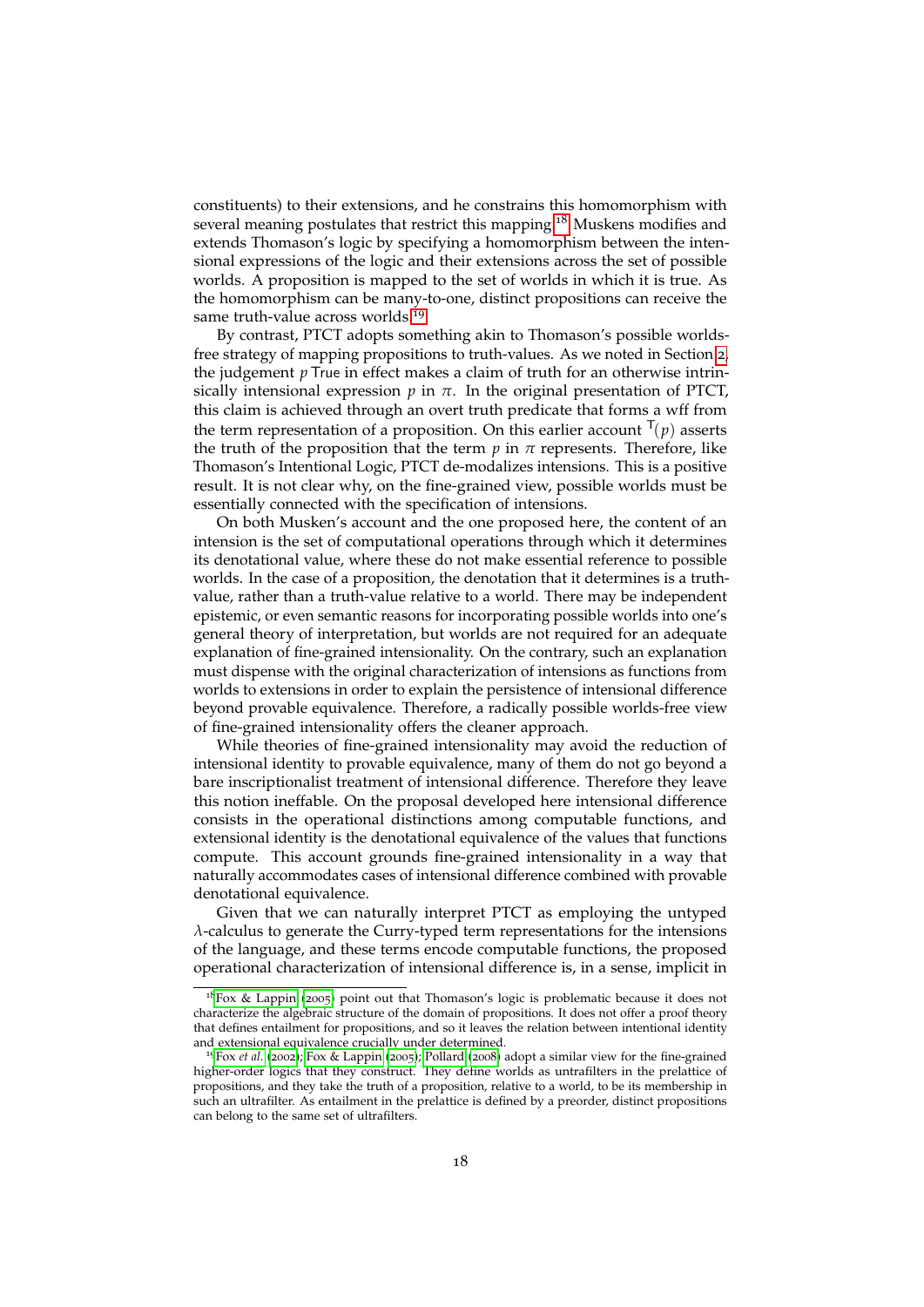this semantic framework.

This account yields a radically non-modal view of intensions in which possible worlds play no role in their specification or their interpretation. An intension is identified directly with the sequence of operations performed in computing the value of the function that expresses it. Fine-grained intensionality becomes the operational contents of computable functions.

[Moschovakis](#page-20-15) ([2006](#page-20-15)) proposes an operational treatment of meaning within the framework of the typed *λ*-calculus. He constructs a language  $L_{ar}^{\lambda}$  as an extension of [Gallin](#page-20-16) ([1975](#page-20-16))'s *Ty*2. He specifies acyclic recursive procedures for reducing the terms of  $L_{ar}^{\lambda}$  to unique canonical forms, and he identifies the meaning ("referential intension") of a term in this language with the "abstract algorithm" for computing its denotation.

There are two major points of difference between Moschovakis' algorithmic theory of intensions and the account proposed here. First, while in PTCT *α*, *β*, and *η* reduction sustain intensional identity, in  $L^{\lambda}_{ar}$  *β* reduction does not. His primary motivation for this move seems to be his concern to maintain the non-synonymy of sentences like "John loves himself" on one hand, and those like "*John loves John*" on the other. In  $L_{ar}^{\lambda}$  the canonical form of the former is  $(\lambda(x)$ *loves*<sup> $\prime$ </sup> $(x, x)$  $)(j)$  where  $j = \text{j}$ *ohn*<sup> $\prime$ </sup>, while that of the latter is *loves*<sup> $\prime$ </sup> $(j_1, j_2)$ where  $j_1 = \frac{1}{2}$  *john'*,  $j_2 = \frac{1}{2}$ *john'*.<sup>[20](#page-18-0)</sup>

But this issue would appear to be an artifact of the way that Moschovakis has chosen to formalize proper names and reflexive pronouns. If one represented them as distinct sorts of generalized quantifiers, or constants, then this problem would not arise. In any case, it is not a deep question of principle. We take *α*, *β*, and *η* reduction to support intensional identity because they are normalizing operations on *λ*-terms in the semantic representation language, and so they do not correspond, in any obvious way, to processes or relations of natural languages. However, it is perfectly possible to narrow the specification of intensional identity in PTCT to exclude *β* (as well as *η*, and even *α*) reduction, without altering the proposed account of intensions as computable functions. This would simply involve imposing a particularly fine-grained notion of intensional identity.

The second point of difference is more significant. Moschovakis specifies a Kripke frame semantics for  $L_{ar}^{\lambda}$  which is a variant of Montague's possible worlds models (he refers to them as "Carnap states"). These are *n*-tuples of indices corresponding to worlds, times, speakers, and other parameters of context. Intensions are characterized as algorithmic procedures for determining the denotation of a term relative to a world and the other elements of such an *n*-tuple. Therefore, like Muskens, Moschovakis' operational view of intensions treats them as inextricably bound up with possible worlds. The arguments brought against this view in Muskens' case apply with equal force here. An important advantage of the proposed account is that it factors modality and possible worlds out of the specification of intensions.

<span id="page-18-0"></span><sup>20</sup>We are using Moschovakis' notation here.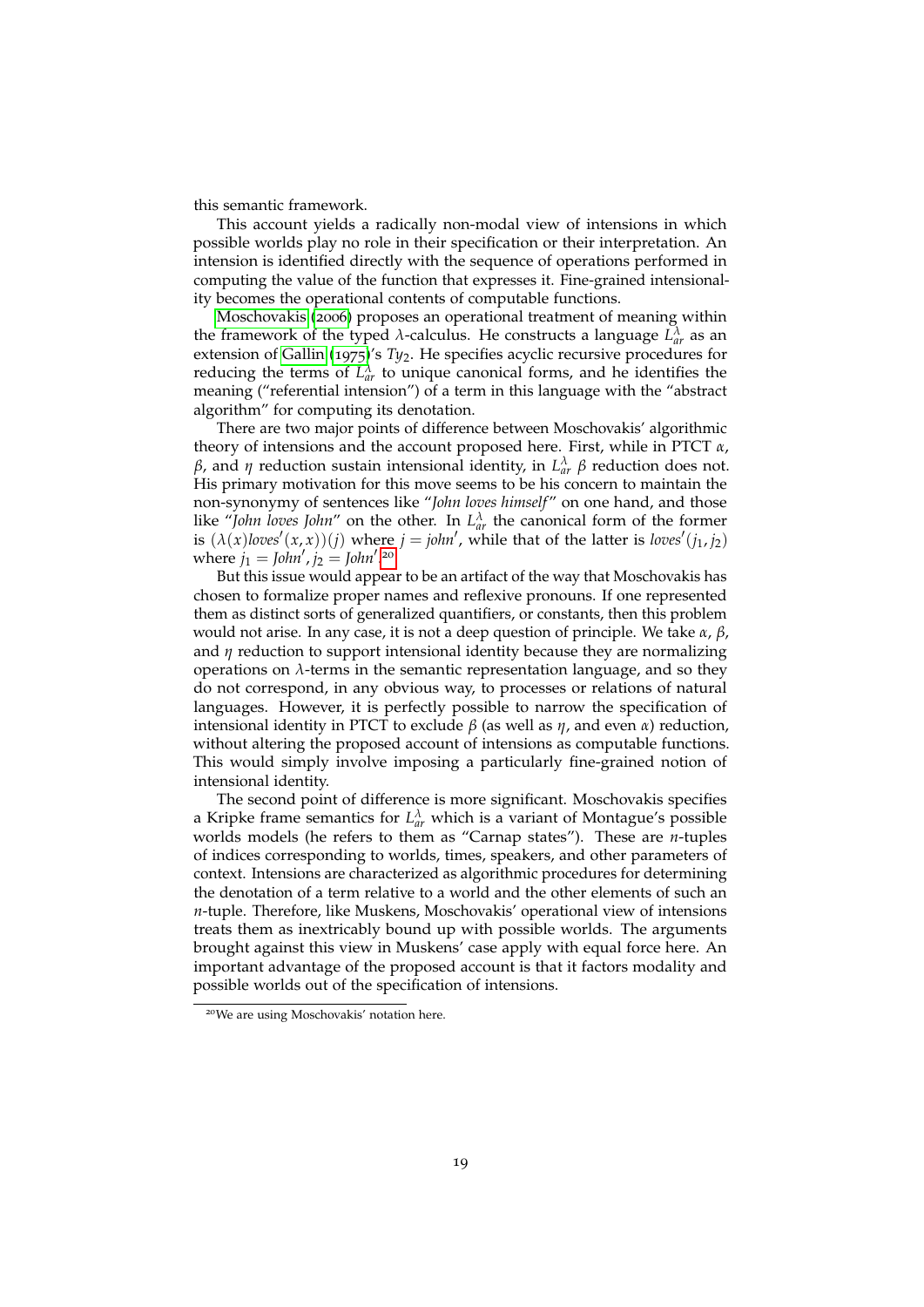### **4 Conclusion**

We have reprised Property Theory with Curry Typing (PTCT), reformulating it within Typed Predicate Logic (TPL). This gives an elegant presentation of the theory at a more abstract level. It avoids the need to invoke distinct levels of representation in the semantic analysis of natural language. Instead, we use a single language, TPL, to express the conditions of the entire theory, including its syntax, in place of a federation of separate but related languages for terms, types, and wffs.

We show how to construe the intensional language in computational terms, with intensional meaning corresponding to the operational semantics of computable functions, and extensions to their denotational semantics. Our account yields a general foundation for understanding the intensional–extensional contrast that avoids the ineffability of inscriptional theories by grounding this distinction in a central element in the semantics of programming languages.

### **References**

- <span id="page-19-3"></span>Aczel, Peter (1980), Frege structures and the notions of proposition, truth and set, in Barwise, Keisler, & Keenan (eds.), *The Kleene Symposium*, North Holland, North Holland Studies in Logic, (31–39).
- <span id="page-19-0"></span>Carnap, Rudolf (1947), *Meaning and Necessity*, University of Chicago Press, Chicago.
- <span id="page-19-5"></span>Church, Alonzo (1940), A formulation of the Simple Theory of Types, *The Journal of Symbolic Logic* 5(2):56–68.
- <span id="page-19-8"></span>Cooper, Robin (2012), Type theory and semantics in flux, in Ruth Kempson, Tim Fernando, & Nicholas Asher (eds.), *Philosophy of Linguistics*, Elsevier, Amsterdam, (271–323).
- <span id="page-19-4"></span>Curry, Haskell B. & Robert Feys (1958), *Combinatory Logic*, volume 1 of *Studies in Logic*, North Holland.
- <span id="page-19-9"></span>Duží, Marie, Bjorn Jespersen, & Pavel Materna (2010), *Procedural Semantics for Hyperintensional Logic*, Springer, Dordrecht, New York.
- <span id="page-19-6"></span>Fox, Chris (2000), *The Ontology of Language*, CSLI Lecture Notes, CSLI, Stanford.
- <span id="page-19-1"></span>Fox, Chris & Shalom Lappin (2005), *Formal Foundations of Intensional Semantics*, Blackwell, Oxford.
- <span id="page-19-2"></span>Fox, Chris & Shalom Lappin (2010), Expressiveness and complexity in underspecified semantics, *Linguistic Analysis* 36:385–417.
- <span id="page-19-7"></span>Fox, Chris, Shalom Lappin, & Carl Pollard (2002), A higher-order, fine-grained logic for intensional semantics, in G. Alberti, K. Balough, & P. Dekker (eds.), *Proceedings of the Seventh Symposium for Logic and Language*, Pecs, Hungary,  $(37-46)$ .